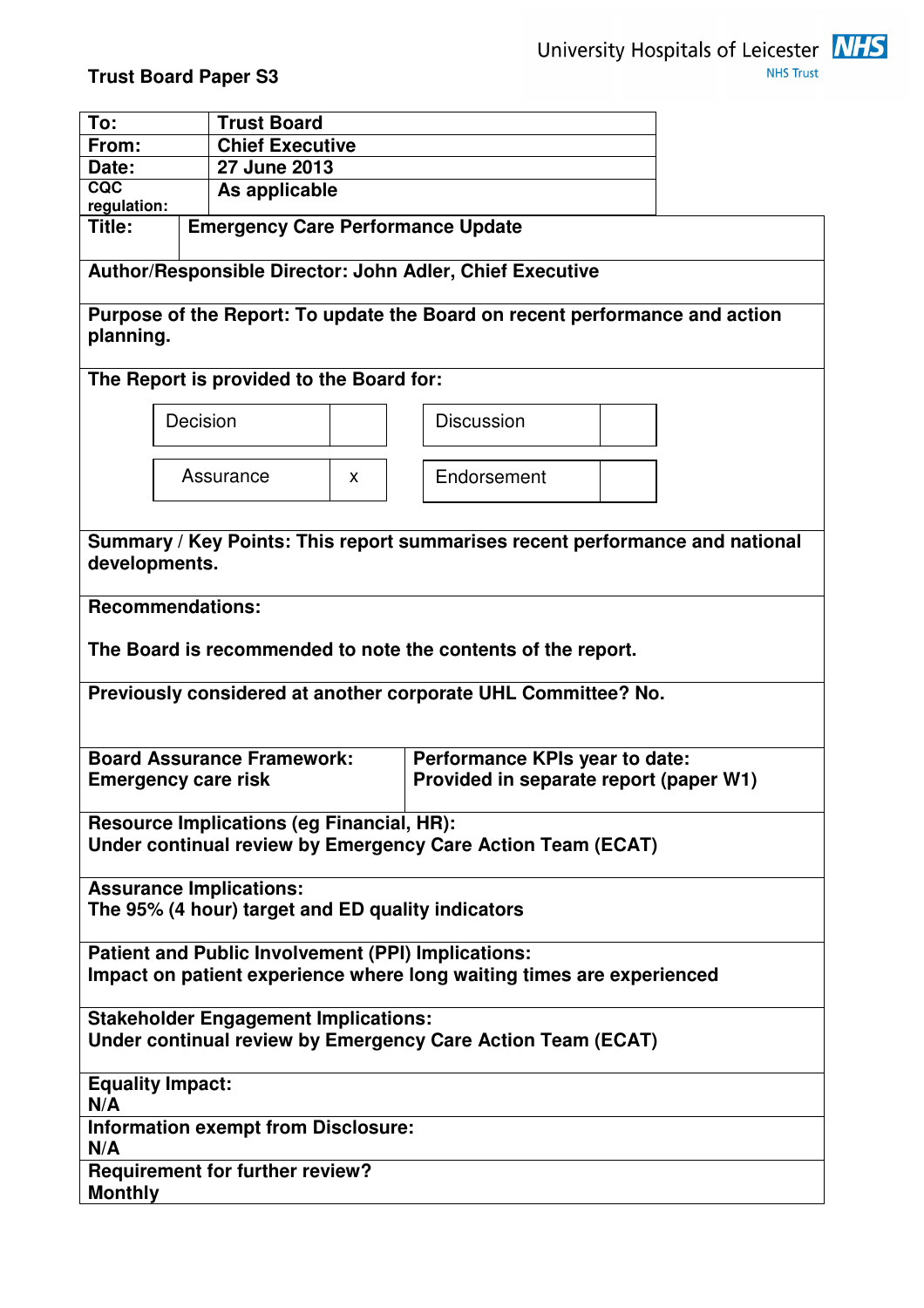| <b>REPORT TO:</b>      | <b>TRUST BOARD</b>                          |
|------------------------|---------------------------------------------|
| <b>REPORT FROM:</b>    | <b>JANE EDYVEAN - EMERGENCY CBU MANAGER</b> |
| <b>REPORT SUBJECT:</b> | <b>ED PERFORMANCE REPORT</b>                |
| <b>REPORT DATE:</b>    | <b>19 JUNE 2013</b>                         |

### **1.Introduction**

Programmes of work continue in order to improve performance across the Emergency Care system. Internally within UHL this is specifically aimed at delivering performance against the trajectory for improvement as agreed with CCGs and the NHS Trust Development Authority (NDTA). In May 2013, UHL saw an improvement in performance and achieved 85.5% (Type 1 and 2 activity) and when combined with the Urgent Care Centre (UCC) this was 88.7%. Performance year to date stands at 81.3% and 85.3% respectively.

There are a number of factors that continue to impact on performance against which a range of actions are being undertaken overseen by the weekly Emergency Care Action Team (ECAT). As previously reported, the demand for bank and agency staff continues in order to support new processes introduced in February of this year. Similarly, the requirement for additional capacity beds to stay open remains unchanged.

This report provides details for the current level of performance for May 2013. It also provides an overview and update on progress against actions identified in previous reports.

#### **2. Current Activity and Performance**

#### **2.1 Attendances rates and Diversion rates.**

In the previous month, April 2013 it was reported that the trend of a decline in activity had changed. In May 2013 this reverted back to a reduction in overall activity of 2.7% against the same period for 2012/13.

|      | <b>EMERGENCY DEPARTMENT TYPE 1 and 2 PLUS URGENT CARE CENTRE</b> |            |            |            |            |            |            |            |           |  |
|------|------------------------------------------------------------------|------------|------------|------------|------------|------------|------------|------------|-----------|--|
|      | <b>UHL</b>                                                       | <b>UHL</b> | <b>UHL</b> | UHL        | <b>UHL</b> | <b>UHL</b> | <b>UHL</b> | <b>UHL</b> | Overall % |  |
|      | 2010/2011                                                        | 2010/2011  | 2011/2012  | 2011/2012  | 2012/2013  | 2012/2013  | 2013/2014  | 2013/2014  | Change    |  |
|      | (Post                                                            | (Pre       | (Post      | (Pre       | (Post      | (Pre       | (Post      | (Pre       | 13/14 vs  |  |
|      | Diversion)                                                       | Diversion) | Diversion) | Diversion) | Diversion) | Diversion) | Diversion) | Diversion) | 12/13     |  |
| Apr  | 14,117                                                           | 14.117     | 13,507     | 14,358     | 13,532     | 14,332     | 14,527     | 15,287     | 6.7%      |  |
| May  | 14.574                                                           | 14,574     | 13.871     | 14,636     | 14,819     | 15,633     | 14,465     | 15,211     | $-2.7%$   |  |
| Jun  | 13,509                                                           | 14,298     | 13,318     | 14,197     | 14,248     | 15,022     |            |            |           |  |
| Jul  | 12,983                                                           | 14,100     | 13,075     | 14,014     | 14,107     | 14,860     |            |            |           |  |
| Aug  | 12,544                                                           | 13,757     | 13,086     | 14,109     | 13,815     | 14,817     |            |            |           |  |
| Sep  | 12.726                                                           | 13.720     | 13,270     | 14.142     | 13.839     | 14.719     |            |            |           |  |
| Oct  | 12,918                                                           | 14,022     | 14,002     | 15,000     | 14,051     | 14,955     |            |            |           |  |
| Nov  | 13,057                                                           | 13,963     | 13,226     | 14,051     | 14,201     | 14,933     |            |            |           |  |
| Dec  | 13,500                                                           | 14,488     | 13,291     | 14,162     | 14,150     | 14,839     |            |            |           |  |
| Jan  | 12,830                                                           | 13,893     | 13,260     | 14,196     | 13,751     | 14,528     |            |            |           |  |
| Feb  | 12,263                                                           | 13,202     | 12,978     | 13,762     | 12,985     | 13,754     |            |            |           |  |
| Mar  | 14,100                                                           | 15,119     | 14,884     | 15,719     | 14,458     | 15,273     |            |            |           |  |
| Sum: | 159,121                                                          | 169,253    | 161,768    | 172,346    | 167,956    | 177,665    | 28,992     | 30,498     |           |  |

The number of patients diverted to the UCC during May totalled 746, falling below the numbers diverted in the previous 3 successive months. In percentage terms however, there is no change.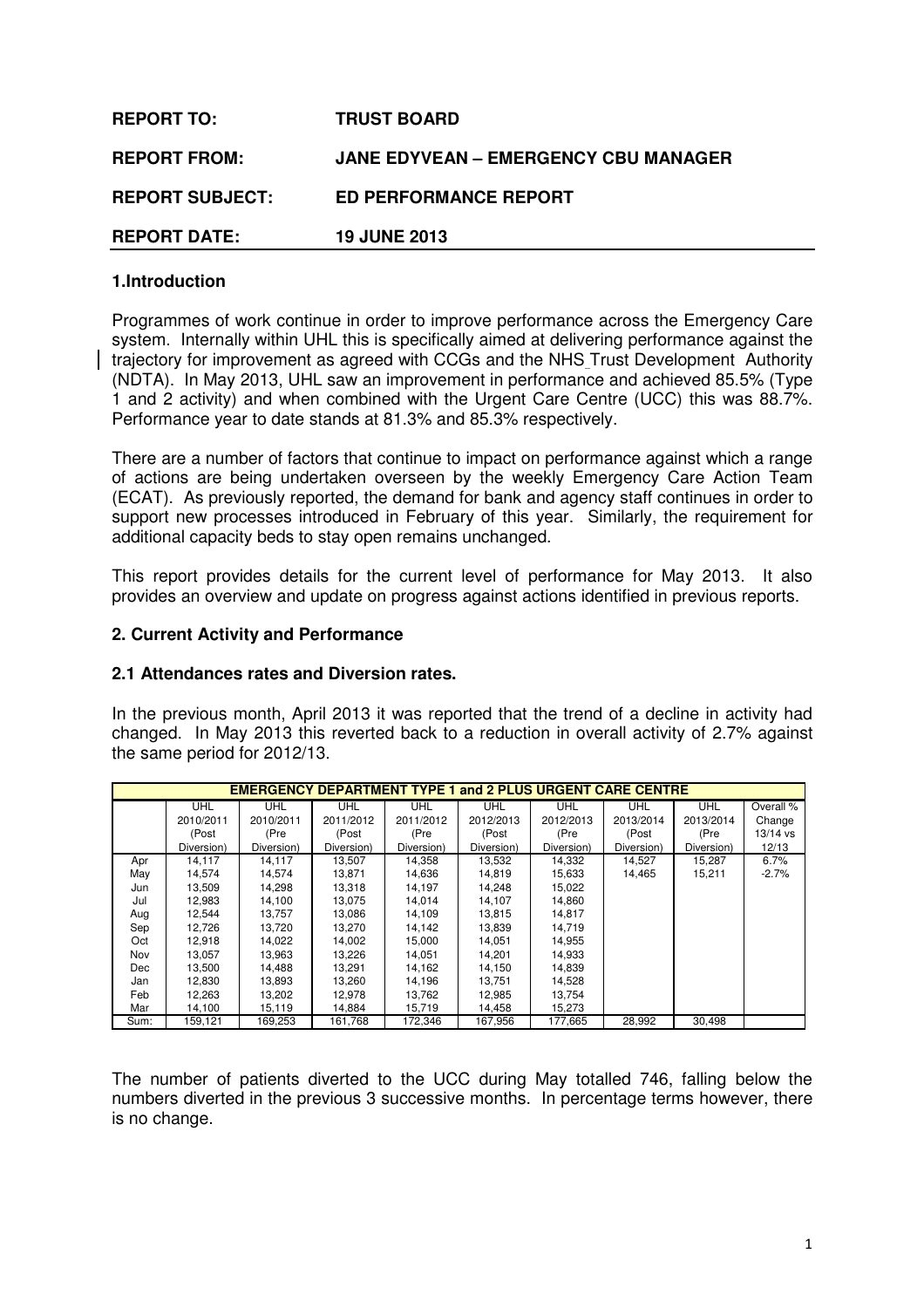

In May, 14 fewer patients were diverted to the UCC, resulting in a continued downward trend.



Work continues in preparation for the implementation of the Single Front Door provided by the GeorgeElliottHospital. There is a particular focus on developing the requisite governance arrangements between the UCC and ED, agreeing the clinical pathways and recruiting staff for the new service. The governance arrangements will encompass both the clinical handover of patents between services as well as the robustness of patient tracking on different IT systems. A revised date for August has been proposed as the go live date.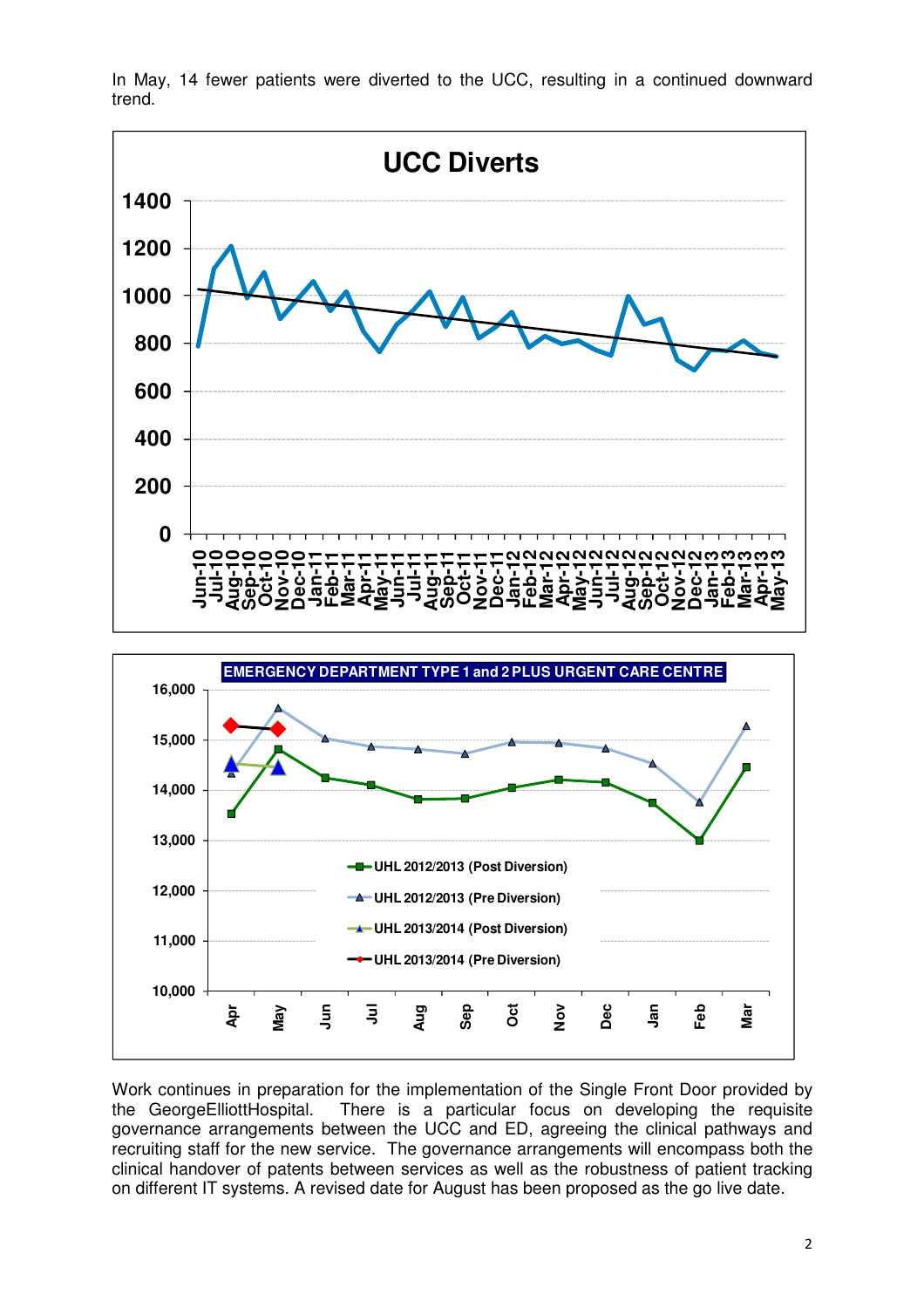Initiatives to review all ambulance requests made by a GP remain in place to appropriately deflect patients away from the ED with positive results.

## **2.2 4-Hour Performance target**

Daily performance against the emergency 4 hour target has continued to vary on a daily basis giving an overall performance of 82.8% for UHL and 86% when figures for UHL and UCC are combined.



ED and UCC to Week Ending Sunday  $9^{th}$  June 2013

## **Emergency Department 4hr Wait 2013/14**

#### **May 12**

| <b>Site</b>               | Type         | <b>Atts</b> | <b>Breaches</b> | $\% < 4$ hr |
|---------------------------|--------------|-------------|-----------------|-------------|
| <b>UHL</b>                | Type $1 + 2$ | 14.465      | 2.091           | 85.54%      |
| <b>Urgent Care Centre</b> | Tvpe 3       | 4.029       |                 | 99.95%      |
| UHL + UCC Total           | All          | 18.494      | 2.093           | 88.68%      |

### **Full Year to Date**

May 12

| <b>Site</b>               | <b>Type</b>  | <b>Atts</b> | <b>Breaches</b> | $\%$ < 4 hr |
|---------------------------|--------------|-------------|-----------------|-------------|
| <b>UHL</b>                | Type $1 + 2$ | 28,992      | 5.433           | 81.26%      |
| <b>Urgent Care Centre</b> | Type 3       | 8.057       |                 | 99.95%      |
| <b>UHL + UCC Total</b>    | All          | 37.049      | 5.437           | 85.32%      |

For the month of May 2013, ED saw some improvement through a reduction in the number of breaches to 2091 (type 1 and 2) which is 1252 less than in the previous month. By contrast, the department only saw 62 less patients.

As of 2<sup>nd</sup> June 2013, UHL had the highest number of average daily attendances when compared with East Midlands Acute Trusts but the second worst performance against the 4 hour target. When ranked against other large Acute Trusts, UHL is one of the poorest performers and is the third poorest when ranked against all other Trusts (143 out of 145 Trusts).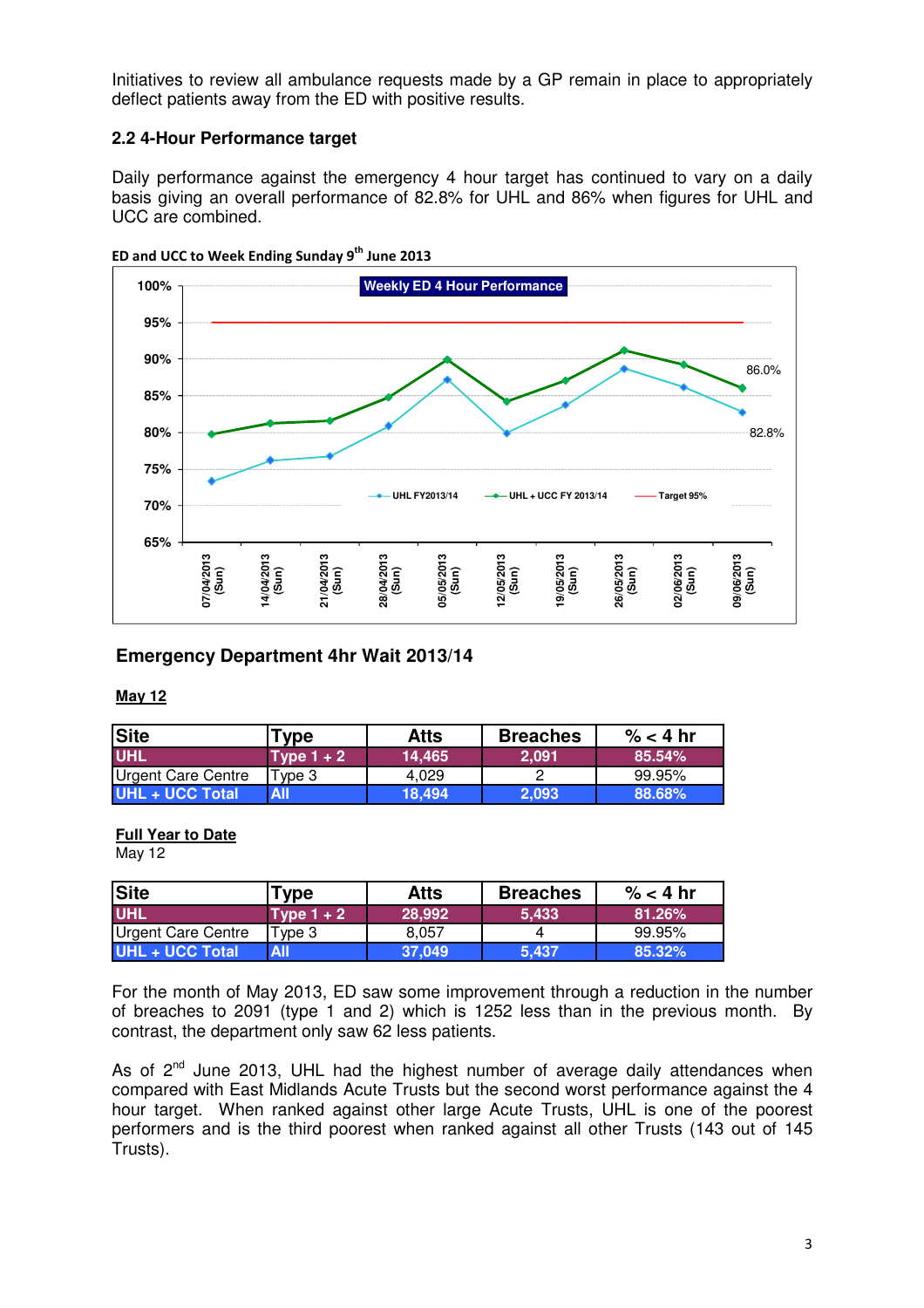|                | A&E Throughput and Performance last 4 weeks: East Midlands Aoute Trusts |             |             |             |                    |                            |  |  |  |  |
|----------------|-------------------------------------------------------------------------|-------------|-------------|-------------|--------------------|----------------------------|--|--|--|--|
| <b>Period:</b> | to<br>13/05/2013<br>00/08/2013                                          |             |             |             |                    |                            |  |  |  |  |
|                | Org Code(Unity Org Rams/Unity Data)                                     | Type 1 Afts | Type 2 Atts | Type 3 Atta | Average Daily Afts | % within 4<br><b>Bound</b> |  |  |  |  |
| 1993           | SHERWOOD FOREST HOSPITALS NHS FOUNDATION TRUST                          | 6,934       | ū.          | 2,978       | 35                 | 製造業                        |  |  |  |  |
| 185            | CHESTER HELD ROYAL HOSPITAL NHS FOUNDATION TRUST                        | 5.417       | ٥           |             | HB.                | 解消器                        |  |  |  |  |
| ROM            | NOTTINGHAM UNIVERSITY HOSPITALS MHS TRUST                               | 12.316      | 1346        | 213         | 495                | 解解器                        |  |  |  |  |
| <b>RM</b>      | NORTHAMPTON GENERAL HOSPITAL MHS TRUST                                  | 7.171       | he M        | 55          | 邪                  | 98.74%                     |  |  |  |  |
| <b>RWD</b>     | UNITED LINCOLNSHIRE HOSPITALS NHS TRUST                                 | 11,557      | ٥           |             | 416                | 読める                        |  |  |  |  |
| kite           | DEREY HOSPITALS NHS FOUNDATION TRUST                                    | 9.042       | ō           | 3343        | 49                 | 图解系                        |  |  |  |  |
| <b>RWE</b>     | UNNERSITY HOSPITALS OF LEXICSTER NHS TRUST                              | 11,545      | 1,320       | 1,444       | 63                 | 韓雄型                        |  |  |  |  |
| <b>RMO</b>     | KETTERING GENERAL HOSPITAL NHS FOUNDATION TRUST                         | 5,530       | ū.          |             | 497                | 修理性                        |  |  |  |  |

Our trend in performance compared to other Acute Trusts for ED type 1, 2 and 3 attendances is shown below:-



## **2.3 Performance Trajectory**



Our actual performance against the revised trajectory is shown below:

During the period from  $29<sup>th</sup>$  April 2013 until  $2<sup>nd</sup>$  June 2013 the Trust achieved above the trajectory for improvement on four weeks out of the five week period.

There is a clear expectation that UHL will achieve the trajectory for improvement or indeed exceed this. The Trust still remains vulnerable to achieving and sustaining performance improvements. As previously described a number of areas of work are being progressed in order to achieve this. Particular focus remains on delivering actions from the weekly ECAT meetings (Appendix 1).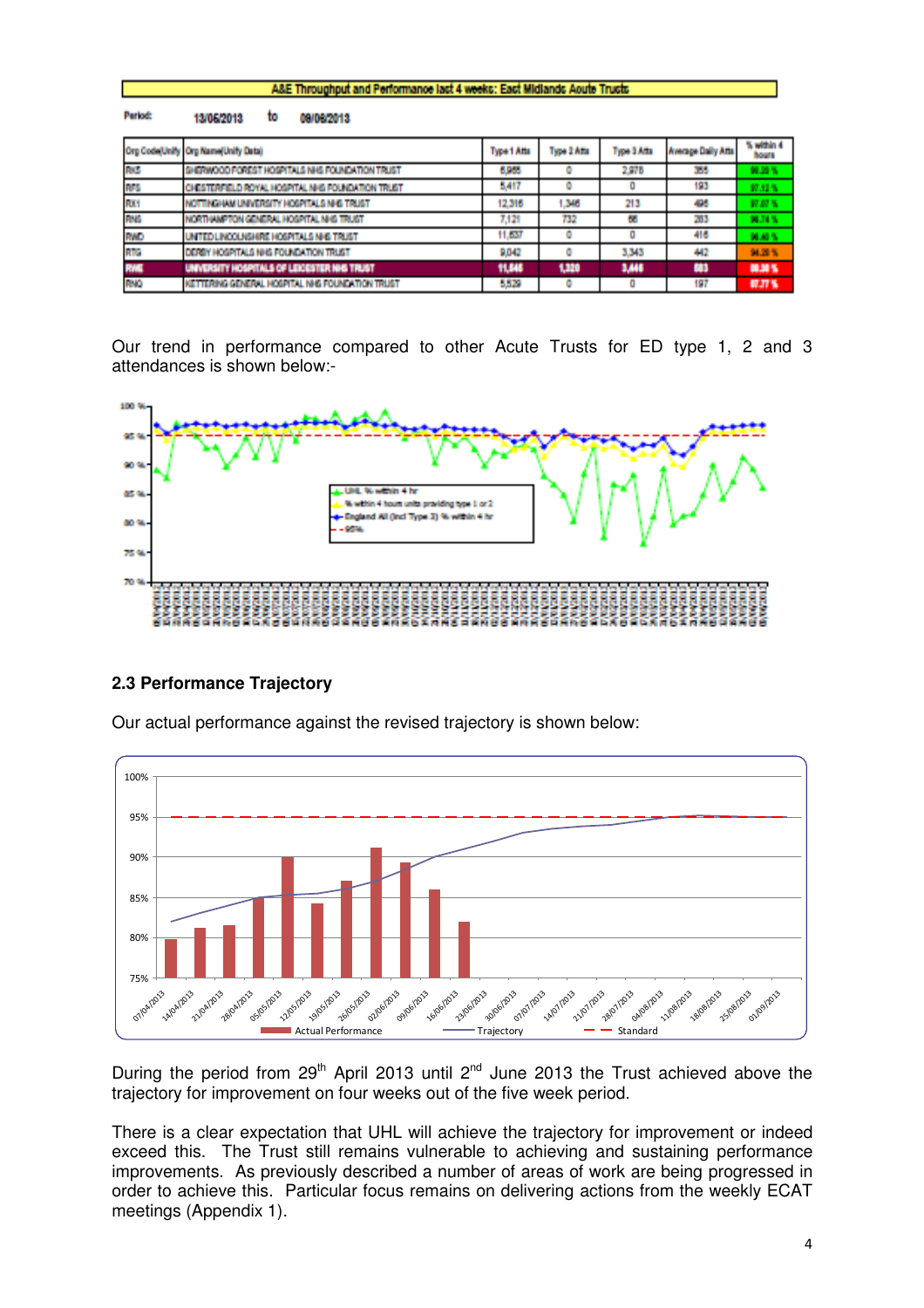Members of the Trust recently attended a day hosted by the NTDA to reaffirm the direction of travel and ensure that significant areas for improvement were not being overlooked. The day provided assurance to attendees that the actions being undertaken by the Trust replicated those taken by other Trusts who had succeeded in turning their performance around.

## **2.5 Delay Reasons**

Analysis of admitted and non-admitted breaches also reveals significant variances in performance on a daily basis. The top 3 reasons for breaches remains as follows:-

- $\bullet$  FD Process 23%
- Bed Breaches 28%
- ED Capacity  $-31\%$

The availability of cubicle space as a reason for breach is as a direct result of delays in getting patients out of the department as a consequence of poor outflow. Consistently the Trust has struggled with bed availability, particularly in the medical base wards. Easing of pressures on the bed base and flow onto the base wards late on in the day has been a consistent theme. On days when outflow has been available performance has improved considerably.

In response to the continued challenges associated with achieving continuous outflow, revisions to the configuration of the assessment units at the LRI have been proposed. This will provide a separation of the Acute Frailty Service from the acute medical flow which it is believed will improve the rapid turnaround from both the Rapid Assessment Unit (RAU) and reduced length of stay for medical short stay patients and frailty patients. A final date for implementation is to be confirmed.

The distribution of breaches by area is shown in the table below. The major's area of the department continues to have the highest number of breaches with the cumulative position continuing to stand at 70%. The number of breaches in the childrens department has halved in the month, whilst the minors breaches cumulatively equate to 10% of breaches.

| <b>Allocation</b> | Mar-13 | Apr-13 | $Mav-13$ | 1st - 10th<br>$Jun-13$ | <b>Total</b> | Cumulative % |
|-------------------|--------|--------|----------|------------------------|--------------|--------------|
| <b>CHILDREN</b>   | 47     | 84     | 43       | 20                     | 194          | 3%           |
| <b>MAJORS</b>     | 1633   | 1766   | 1181     | 486                    | 5066         | 70%          |
| <b>MINORS</b>     | 235    | 260    | 200      | 54                     | 749          | 10%          |
| <b>RESUS</b>      | 389    | 407    | 305      | 147                    | 1248         | 17%          |
| Sum:              | 2304   | 2517   | 1729     | 707                    | 7257         | 100%         |

Through ECAT it has been agreed that the department should aim to achieve zero breaches in the minors area. This will be achieved through the introduction of a new coordinator role who will be responsible for managing the flow and waiting times. This should in time release nursing resource which will be redirected into patient care to help expedite patient processing time. Further to this the ability to protect the nursing resource in this area is under discussion.

## **2.6 ED Quality Indicators**

Two of the five quality indicators were met in May. Performance against the quality indicators shows improvement in the time to treatment and the percentage of patients being seen. Both of these targets are consistently being met. Unplanned re-attendances have increased and are marginally above the 5% threshold. Overall time in the department has reduced considerably and continued improvements are seen in the time to initial assessment. The department however is still failing to meet the required standards.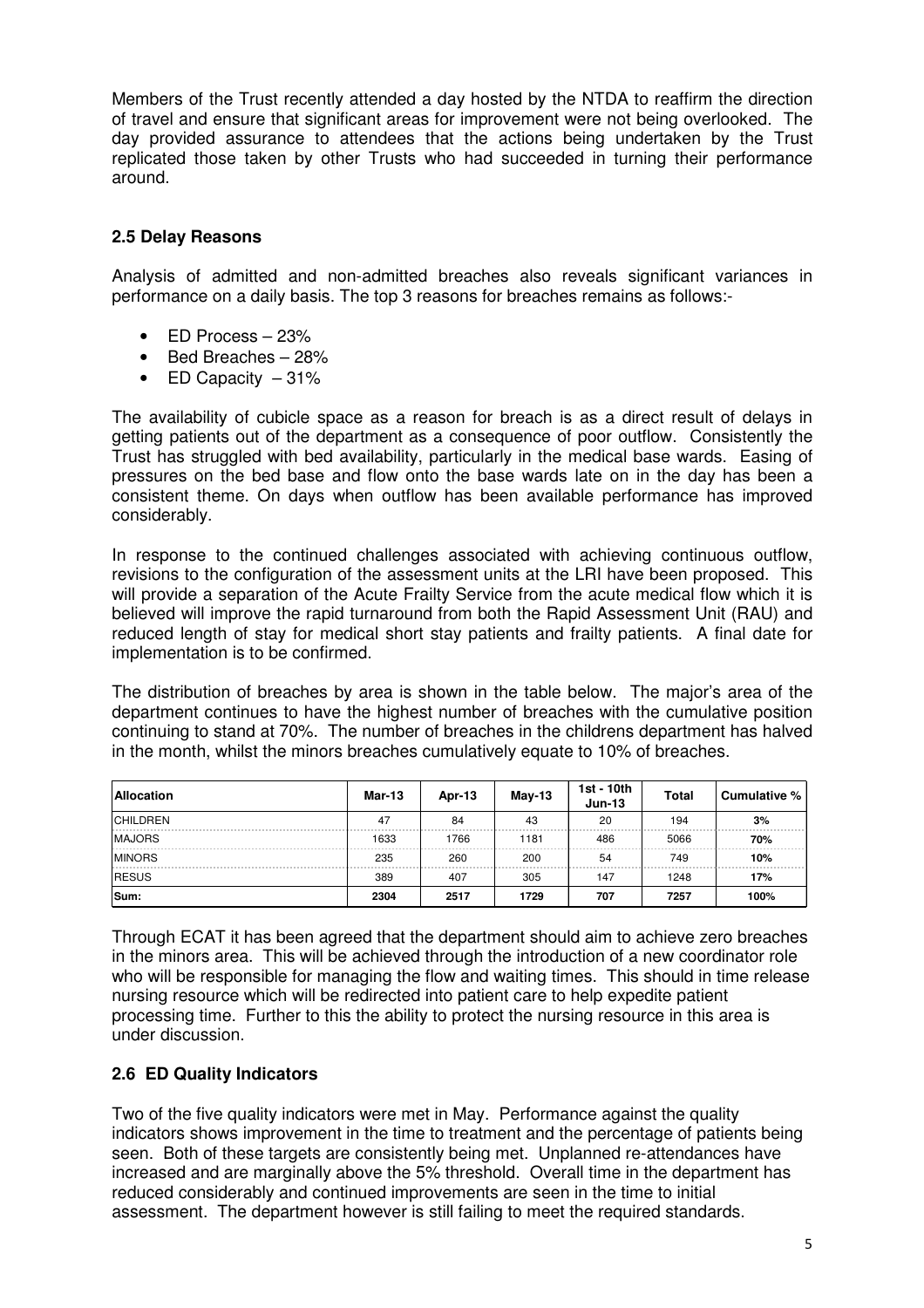| <b>CLINICAL QUALITY INDICATORS</b> |          |               |        |          |               |          |           |          |                         |  |
|------------------------------------|----------|---------------|--------|----------|---------------|----------|-----------|----------|-------------------------|--|
| <b>PATIENT IMPACT</b>              |          |               |        |          |               |          |           |          |                         |  |
|                                    | $Oct-12$ | <b>Nov-12</b> | Dec-12 | $Jan-13$ | <b>Feb-13</b> | $Mar-13$ | Apr-13    | $Mav-13$ | <b>TARGET</b>           |  |
| Left without being seen %          | 2.7%     | 2.5%          | 2.5%   | 2.8%     | 2.9%          | 3.3%     | 3.4%      | 2.7%     | <=5%                    |  |
| Unplanned Re-attendance %          | 5.0%     | 5.2%          | 5.2%   | 5.5%     | 5.4%          | 5.3%     | 4.8%      | 5.1%     | $< 5\%$                 |  |
|                                    |          |               |        |          |               |          |           |          |                         |  |
| <b>TIMELINESS</b>                  |          |               |        |          |               |          |           |          |                         |  |
|                                    | Oct-12   | <b>Nov-12</b> | Dec-12 | $Jan-13$ | $Feb-13$      | Mar-13   | Apr- $13$ | $Mav-13$ | <b>TARGET</b>           |  |
| <b>Time in Dept (95th centile)</b> | 298      | 326           | 344    | 457      | 432           | 483      | 504       | 398      | < 240 Minutes           |  |
| Time to initial assessment (95th)  | 23       | 24            | 24     | 25       | 33            | 45       | 37        | 31       | <= 15 Minutes           |  |
| <b>Time to treatment</b> (Median)  | 64       | 69            | 68     | 79       | 60            | 47       | 55        | 45       | $\epsilon$ = 60 Minutes |  |
|                                    |          |               |        |          |               |          |           |          |                         |  |

## **3. ECAT UPDATE**

Weekly ECAT project team meetingscontinued in May in order to manage and monitor progress against the action plan and to agree remedial actions where necessary. Particular attention has been on providing assurance against plans for the implementation of the new AMU/ACB/AFU model , an update from the CCG's on the plans for the single front door ,an update on the development of the emergency floor and ensuring an adequate response following the visit from the NDTA.. Further to this the action plan was reviewed in response to the NHS England letter and cross referenced to the NHS Checklist.

## **4. RECOMMENDATIONS**

The board are asked to:

- Note the contents of this report
- Acknowledge the continuing pressures in the emergency system resulting in a further continued pressures on sustained performance improvement:
- Note the on-going support from the CCGs to alleviate pressures across the Health Economy;
- Note the weekly performance against the revised trajectory for improvement for 2013/14;
- Note the actions taken by ECAT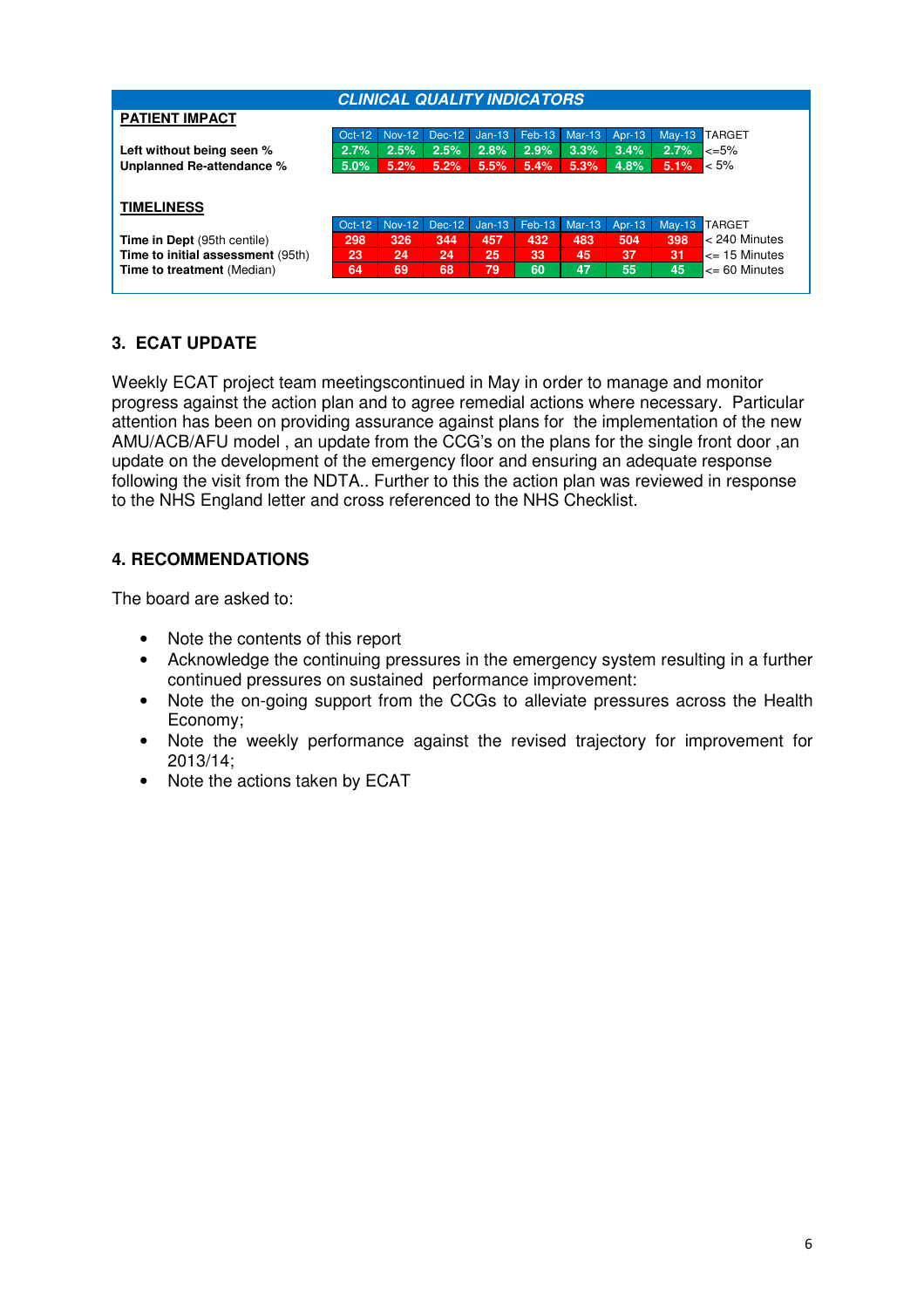# University Hospitals of Leicester MHS **NHS Trust**

# Emergency Care Action Team

| Monitoring body (Internal and/or External): | ECAT                       |
|---------------------------------------------|----------------------------|
| <b>Executive Sponsor:</b>                   | <b>Chief Executive</b>     |
| <b>Operational Lead:</b>                    | Phil Walmsley              |
| <b>Frequency of review:</b>                 | Weekly                     |
| Date of last review:                        | $14^{\text{th}}$ June 2013 |

| <b>REF</b>               | <b>ACTION</b>                                                                                                                                    | <b>SENIOR</b><br><b>LEAD</b> | <b>OPS</b><br><b>LEAD</b> | <b>COMPLETIO</b><br><b>N DATE</b>        | <b>RISKS TO DELIVERY</b><br><b>OF ACTION</b> | <b>PROGRESS UPDATE</b>                                                                                                                                                                                                                                                                                                                                               | <b>STAT</b><br>US. |
|--------------------------|--------------------------------------------------------------------------------------------------------------------------------------------------|------------------------------|---------------------------|------------------------------------------|----------------------------------------------|----------------------------------------------------------------------------------------------------------------------------------------------------------------------------------------------------------------------------------------------------------------------------------------------------------------------------------------------------------------------|--------------------|
| $\vert$ 1                | <b>REDUCE ED ATTENDANCES</b>                                                                                                                     |                              |                           |                                          |                                              |                                                                                                                                                                                                                                                                                                                                                                      |                    |
| Reduce<br><b>Attends</b> | Introduce "Single Front Door"                                                                                                                    | JT                           | <b>MH</b>                 | 1/08/13                                  |                                              | SOPs being agreed (CCG/GEHT/UHL)<br>Start date linked to appointment of staff.<br>Concern expressed over ability of UCC to<br>recruit the calibre of nurse they want.<br>IT remains a significant problem due to system<br>one and EDIS interface. UHL needs to provide<br>governance and to agree contractual process if<br>service is not delivering as expressed. | $\overline{3}$     |
| $\overline{2}$           | <b>ED PROCESS</b>                                                                                                                                |                              |                           |                                          |                                              |                                                                                                                                                                                                                                                                                                                                                                      |                    |
|                          | Minors coordinator in place                                                                                                                      | <b>PR</b>                    | <b>RW</b>                 | 14/06/13                                 |                                              | Rota set up. Starting to be filled using overtime<br>& extra hours. WCF signed off and with HR.<br>Minimal fill rate on rota at present. Should<br>improve once recruitment is underway<br>. Will be a cost pressure.                                                                                                                                                | $\overline{3}$     |
| <b>Minors</b>            | See and Treat processes implemented in<br><b>Minors</b>                                                                                          | <b>PR</b>                    | AC/BT                     | 18/02/13                                 |                                              | Implemented, but KPI's not at 100%<br>Out to ortho reg locums from monday. If costs<br>go beyond current spend then this needs to be<br>seen as a cost pressure.                                                                                                                                                                                                     | $\overline{3}$     |
| <b>Stream</b>            | Staffed with ENPs (2 off peak/3 peak), HCA and<br>registered nurse with a clerical coordinator<br>during peak periods and therapies input 7 days | PR                           | AC/BT                     | 24/06/13-<br>ENP's<br>22/07/13-<br>HCA's |                                              | ENP recruited awaiting start date<br>Helen Seth needs to update on progress<br>around transformation bids, as the therapy bid<br>now sits within this overall bid.                                                                                                                                                                                                   | 4                  |

Status key: Complete **4** On track **3** Some delay – expect to completed as planned OR implemented but not fully embedded2Significant delay – unlikely to be completed as planned  $1$  Not yet commenced  $0$  Objective Revised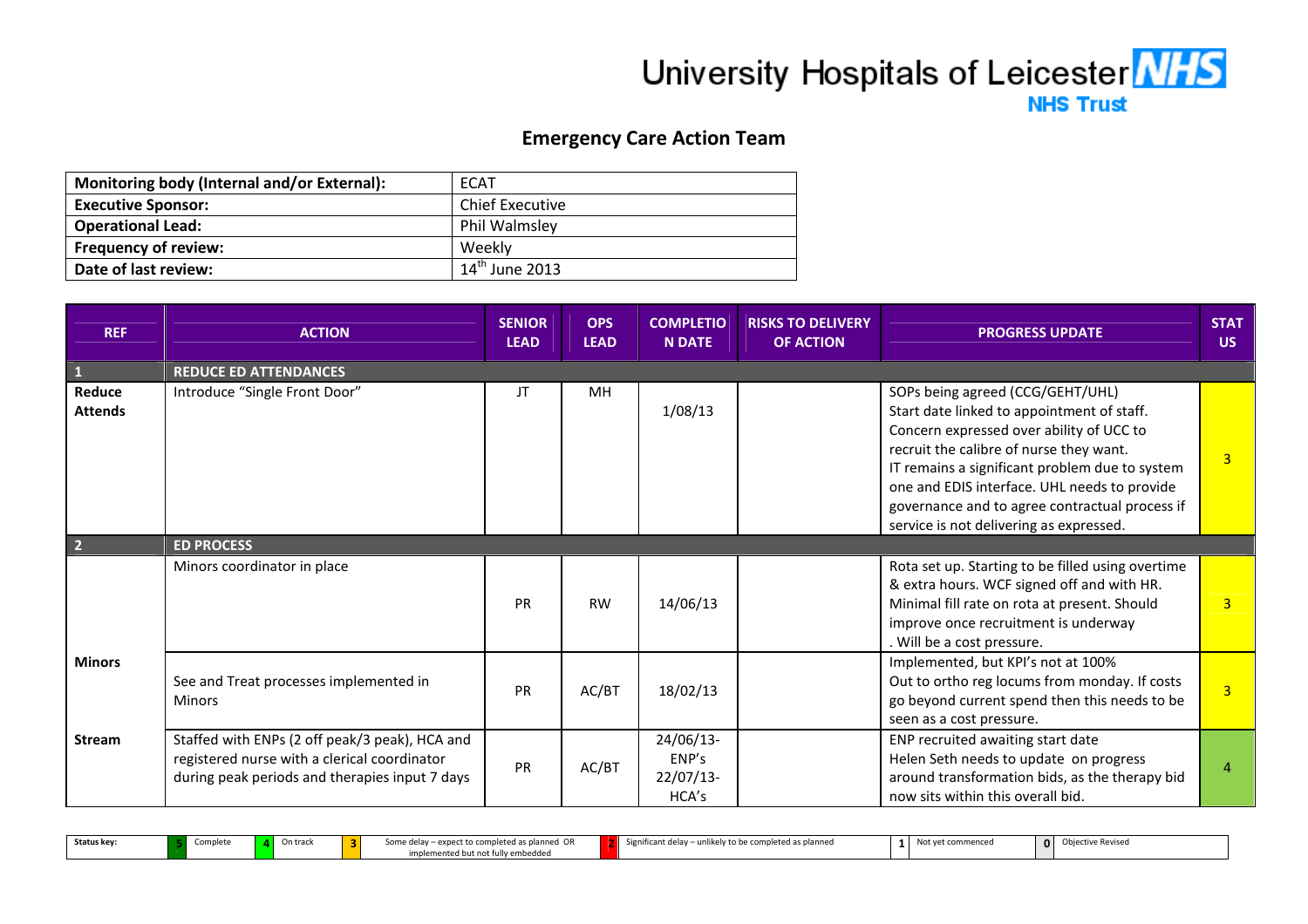| <b>REF</b>                                  | <b>ACTION</b>                                                                                                                                              | <b>SENIOR</b><br><b>LEAD</b> | <b>OPS</b><br><b>LEAD</b> | <b>COMPLETIO</b><br><b>N DATE</b> | <b>RISKS TO DELIVERY</b><br><b>OF ACTION</b> | <b>PROGRESS UPDATE</b>                                                                                                                                                                                                                                         | <b>STAT</b><br>US. |
|---------------------------------------------|------------------------------------------------------------------------------------------------------------------------------------------------------------|------------------------------|---------------------------|-----------------------------------|----------------------------------------------|----------------------------------------------------------------------------------------------------------------------------------------------------------------------------------------------------------------------------------------------------------------|--------------------|
|                                             |                                                                                                                                                            |                              |                           |                                   |                                              |                                                                                                                                                                                                                                                                |                    |
| <b>ED Rapid</b><br><b>Assessment</b><br>Bay | Senior clinical decision maker covering 24/7                                                                                                               | <b>PR</b>                    | <b>BT</b>                 | 30/05/13                          |                                              | In place although variations occur in cover due<br>to staff shortages<br>The level of cover needs to be agreed. This<br>could be provided by an ENP, GP, or senior ED<br>doctor. JE/BT to provide a basline and<br>trajectory for improvement for next friday. | 3 <sup>2</sup>     |
|                                             | Direct referrals to UCC, Medicine, clinics or GP<br>to bypass Majors                                                                                       | <b>PR</b>                    | <b>BT</b>                 | 18/02/13                          |                                              | In place but depends on bed capacity (see<br>below) BT to provide information on how many<br>could leave directly and how many actually do<br>for next friday                                                                                                  | 3 <sup>1</sup>     |
|                                             | Initial clinical assessment within 15 minutes                                                                                                              | PR                           | <b>BT</b>                 | 18/02/13                          |                                              | See above                                                                                                                                                                                                                                                      | $\overline{3}$     |
| Coordinatio<br>n of the                     | Clear escalation plans in place for all areas and<br>roles                                                                                                 | JT                           | PW                        | 01/07/13                          |                                              | Further work being undertaken to embed                                                                                                                                                                                                                         | $\overline{4}$     |
| Unit                                        | A real time dashboard in place for each area<br>and an overview                                                                                            | JT.                          | TC/AC                     | 31/7/13                           |                                              |                                                                                                                                                                                                                                                                | $\overline{4}$     |
|                                             | Sort out initial data recording issue to<br>accurately record 15 minute review in RATT<br>process                                                          | PR                           | <b>CF</b>                 | 30/06/13                          |                                              | Improved to 17 minutes                                                                                                                                                                                                                                         | $\overline{4}$     |
|                                             | Refined NIC, Tracker and DIC roles with a clear<br>single leadership role                                                                                  | <b>PR</b>                    | LL/KM                     | 30/06/13                          |                                              | NIC role being revisited to have overall<br>authority of the department                                                                                                                                                                                        | $\overline{4}$     |
| <b>Majors</b>                               | Reinforce protocols for management of majors<br>processes and monitor via KPIs                                                                             | PR                           | <b>BT</b>                 | 06/06/13                          |                                              | Need to ensure 100% compliance<br>Audit paper to be completed by 14/6/13 RW                                                                                                                                                                                    | $\overline{3}$     |
|                                             | To be used only for patients meeting Resus<br>criteria. Criteria to be defined and<br>disseminated                                                         | PR                           | <b>BT</b>                 | 30/06/13                          |                                              | Lead identified for SOP revision. Criteria to be<br>agreed                                                                                                                                                                                                     | $\overline{4}$     |
| Resus                                       | Investigate Newcastle escalation response<br>process                                                                                                       | PR                           | AC                        | 14/06/13                          |                                              | Awaiting call back from Newcastle.                                                                                                                                                                                                                             | $\overline{4}$     |
|                                             | Rapid access to external teams where required<br>e.g. ICU, GI etc. Timely transfer of patients with<br>written plan and verbal handover out of the<br>unit | <b>PR</b>                    | <b>PR</b>                 | 31/03/13                          |                                              | Variable speciality team response<br>Need to be monitoring against Newcastle<br>standards by 21/6/13. BT/RW.                                                                                                                                                   | $\overline{3}$     |
| 2                                           |                                                                                                                                                            |                              |                           |                                   |                                              |                                                                                                                                                                                                                                                                |                    |

Status key: 5 **5** Complete **4** On track **3** Some delay – expect to completed as planned OR implemented but not fully embedded 2Significant delay – unlikely to be completed as planned <sup>1</sup> Not yet commenced <sup>0</sup> Objective Revised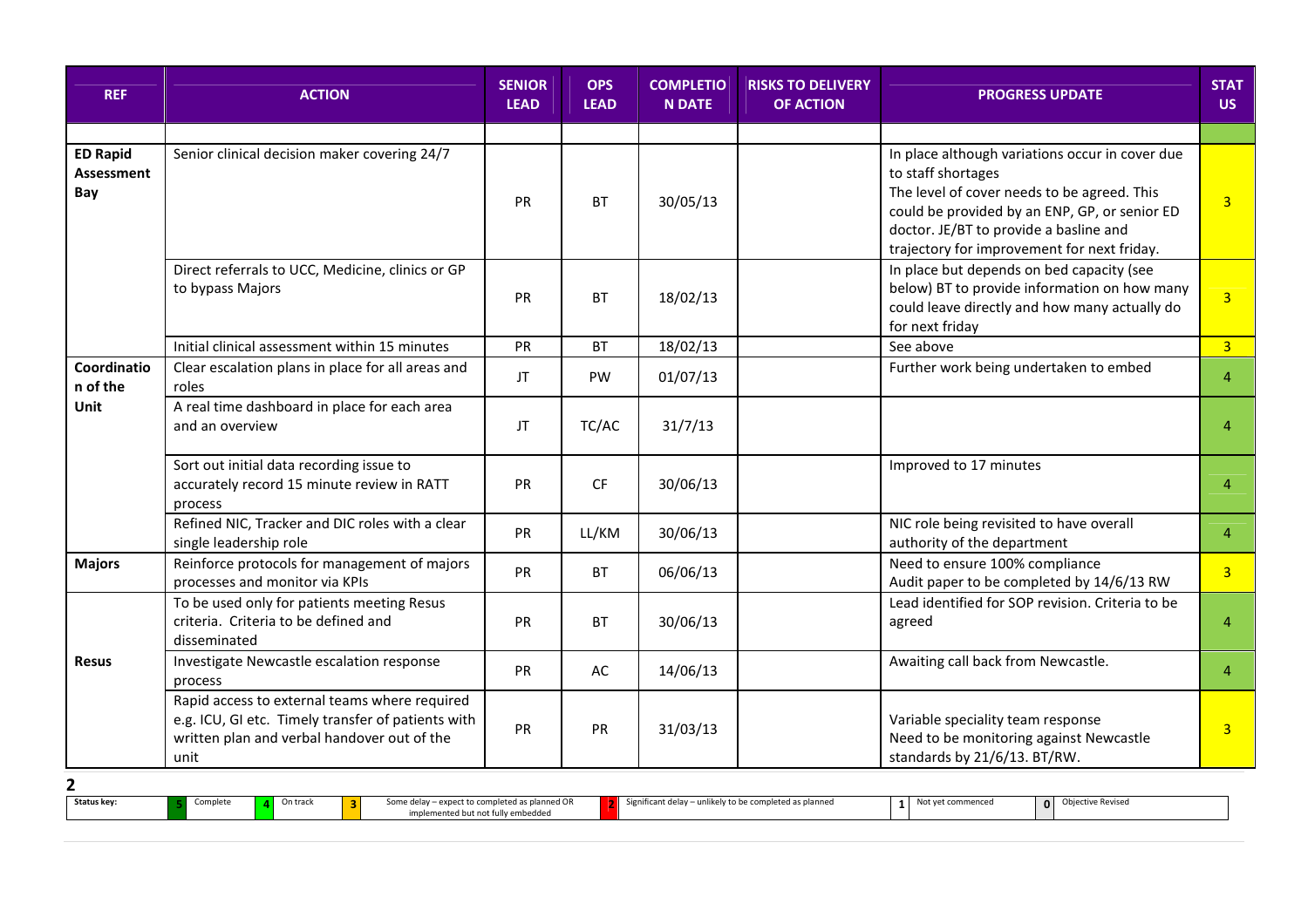| <b>REF</b>                                       | <b>ACTION</b>                                                         | <b>SENIOR</b><br><b>LEAD</b> | <b>OPS</b><br><b>LEAD</b>    | <b>COMPLETIO</b><br><b>N DATE</b> | <b>RISKS TO DELIVERY</b><br><b>OF ACTION</b>                                          | <b>PROGRESS UPDATE</b>                                                                                                                                                                | <b>STAT</b><br><b>US</b> |
|--------------------------------------------------|-----------------------------------------------------------------------|------------------------------|------------------------------|-----------------------------------|---------------------------------------------------------------------------------------|---------------------------------------------------------------------------------------------------------------------------------------------------------------------------------------|--------------------------|
| Diagnostic &<br><b>Therapy</b><br><b>Support</b> | Therapies support implemented                                         | JT                           | <b>CS</b>                    | 30/07/13                          |                                                                                       | Recruitment underway                                                                                                                                                                  | $\overline{4}$           |
| <b>EDU</b>                                       | Mental Health Assessment space enhanced                               | JT                           | BT/JE                        | 30/06/13                          |                                                                                       | Impact of new EFU moving to EDU to be<br>assessed in terms of space allocation for<br><b>Mental Health</b><br>CF to check with S Hotson if 2 year delay on<br>provision of area is ok | $\overline{4}$           |
| <b>Document</b><br>new ways of<br>working        | Finalised SOP for all ED areas                                        | PR                           | BT/<br>LL.                   | 30/06/13                          |                                                                                       | Majority of components complete - revisions<br>needed for Minors, Resus and Majors                                                                                                    | $\overline{4}$           |
| $\overline{\mathbf{3}}$                          | SPEED UP INITIAL ED ASSESSMENT                                        |                              |                              |                                   |                                                                                       |                                                                                                                                                                                       |                          |
| Speed up<br>initial ED<br>assessment             | <b>Embed Rapid Assessment Model</b>                                   | PR                           | CF/BT                        | 30/06/13                          |                                                                                       | Continue audit and reinforcement                                                                                                                                                      | $\overline{4}$           |
|                                                  | Improve consistency of senior medical staff<br>performance            | <b>PR</b>                    | CF/BT                        | 14/06/13                          |                                                                                       | Further discussions with medical staff and<br>practice/productivity audit.<br>Linked to productivity dashboard. BT to link<br>with PW re any concerns.                                | $\overline{4}$           |
|                                                  | Report from emergency pathway process audit<br>to come to ECAT weekly | PR                           | JE.                          | 14/06/13                          |                                                                                       | MH to ensure that this happens                                                                                                                                                        | $\overline{4}$           |
|                                                  | Management of medical patients in the ED by<br>medical team           | PR                           | <b>CF</b><br>CF/JB/BT<br>/TP | 28/06/13                          | Lack of time from<br>ACB reg<br>Lack of ability to<br>agree on model to<br>support ED | If it is Mon-Fri, 9-5, then AMU staff will go to ED<br>to support process                                                                                                             | $\overline{4}$           |
|                                                  | Develop Productivity Dashboard                                        | JT.                          | PW                           | 14/06/13                          |                                                                                       |                                                                                                                                                                                       | $\overline{4}$           |
| $\overline{4}$                                   | <b>ENHANCE ED RESILIENCE AND MORALE</b>                               |                              |                              |                                   |                                                                                       |                                                                                                                                                                                       |                          |
| <b>Enhance ED</b><br>resilience                  | Full staffing model developed for ED/EDU                              | JT.                          | BT/KM                        | 30/06/13                          |                                                                                       | Medical staffing review being undertaken.<br>Nursing review completed.                                                                                                                | $\overline{4}$           |
| and morale                                       | Recruit to medical and nursing vacancies                              | <b>PR</b>                    |                              | 31/07/13                          |                                                                                       | Nursing R&R premium agreed, medical staff<br>equivalent being designed.                                                                                                               | 4                        |

| Status key: | Complete | On track | Some delay - expect to completed as planned OR<br>implemented but not fully embedded | Significant delay – unlikely to be completed as planned | Not yet commenced | <b>0</b> Objective Revised |
|-------------|----------|----------|--------------------------------------------------------------------------------------|---------------------------------------------------------|-------------------|----------------------------|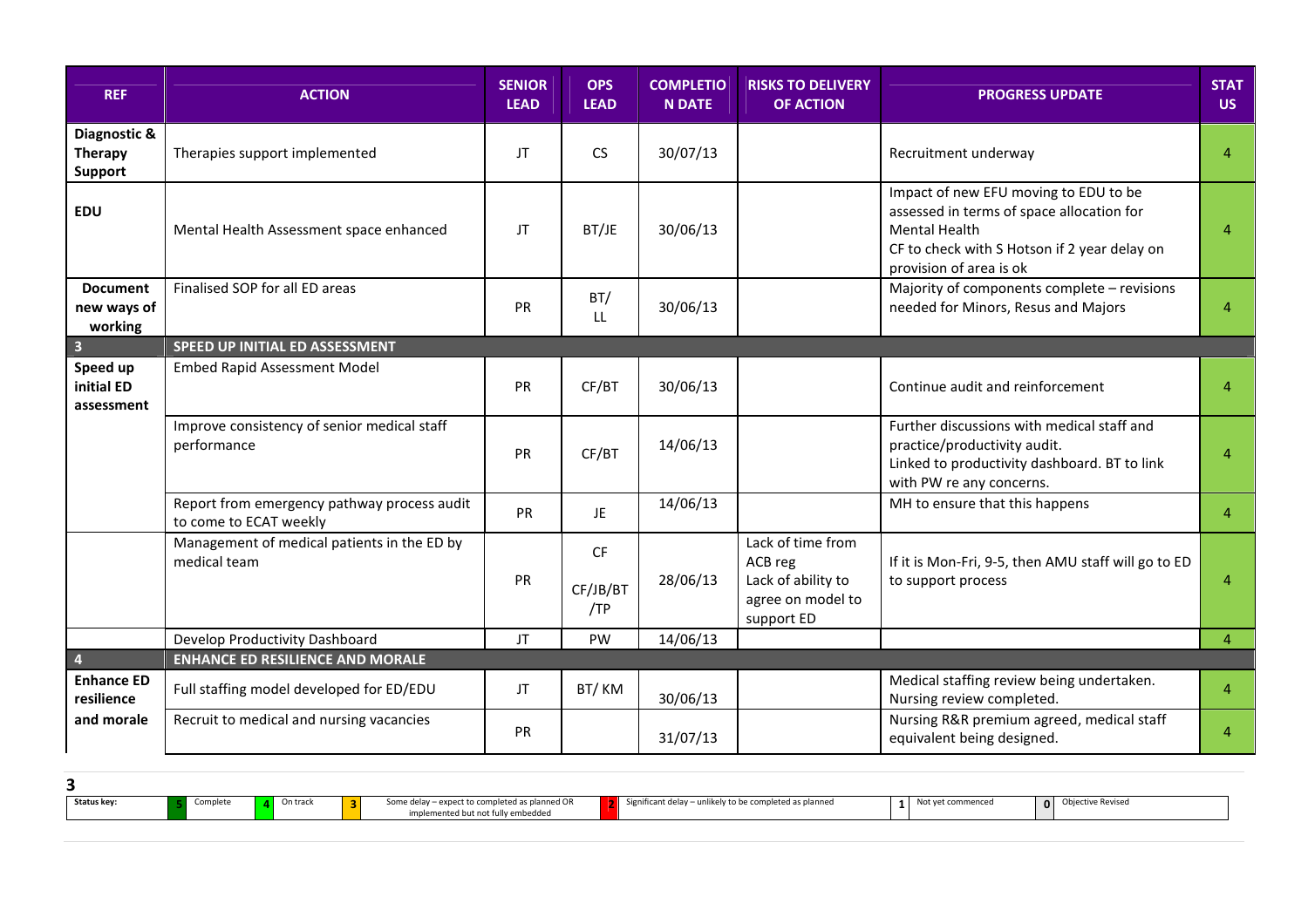| <b>REF</b>                                        | <b>ACTION</b>                                                                                                                                                                                                                                                                        | <b>SENIOR</b><br><b>LEAD</b> | <b>OPS</b><br><b>LEAD</b> | <b>COMPLETIO</b><br><b>N DATE</b>        | <b>RISKS TO DELIVERY</b><br><b>OF ACTION</b>                             | <b>PROGRESS UPDATE</b>                                                                 | <b>STAT</b><br><b>US</b> |
|---------------------------------------------------|--------------------------------------------------------------------------------------------------------------------------------------------------------------------------------------------------------------------------------------------------------------------------------------|------------------------------|---------------------------|------------------------------------------|--------------------------------------------------------------------------|----------------------------------------------------------------------------------------|--------------------------|
|                                                   | Produce a list of each post / grade of post and<br>whether the posts are filled.                                                                                                                                                                                                     | PR                           | <b>RW</b>                 | 14/07/13                                 |                                                                          |                                                                                        | 4                        |
|                                                   | 2 locum ED consultants (Resp and Cardiology)<br>to be appointed                                                                                                                                                                                                                      | <b>PR</b>                    | CF                        | $15/07/13-$<br>Resp<br>15/08/13-<br>Card |                                                                          |                                                                                        | 4                        |
|                                                   | Launch Listening into Action Programme in ED                                                                                                                                                                                                                                         | JA                           | AC/LM                     | 15/06/13                                 |                                                                          | ?complete                                                                              | 4                        |
| $\overline{\phantom{a}}$ 5                        | <b>AMBULANCE DELAYS</b>                                                                                                                                                                                                                                                              |                              |                           |                                          |                                                                          |                                                                                        |                          |
| Ambulance<br><b>Delays</b>                        | Installation of HAS screens                                                                                                                                                                                                                                                          | JT                           | Phil<br>Milligan          | 30/06/13                                 |                                                                          | EMAS have been asked but have not got quote<br>back                                    | 3 <sup>1</sup>           |
|                                                   | Install electronic handover recording in ED                                                                                                                                                                                                                                          | JT.                          | Phil<br>Milligan          | 31/07/13                                 |                                                                          |                                                                                        | 4                        |
| $\overline{\phantom{a}}$ 6                        | INCREASE DOWNSTREAM CAPACITY AND IMPROVE FLOW                                                                                                                                                                                                                                        |                              |                           |                                          |                                                                          |                                                                                        |                          |
| <b>Assessment</b><br>Units-LRI<br>and             | Creation of a Rapid Assessment Function (6-14<br>hours) and Dedicated Short Stay area (48-72<br>hours) on both sites                                                                                                                                                                 | JT                           | LW                        | 30/06/13                                 |                                                                          | Re-launch of standards on 30/06/13                                                     | 4                        |
| Glenfield<br><b>Sites</b>                         | Clearly define Assessment area processes for<br>LRI and GH ; document within SOP                                                                                                                                                                                                     | JT                           | LW                        | 30/06/13                                 |                                                                          | On track                                                                               | 4                        |
| Consultant -<br>delivered<br>dedicated<br>12 hour | Develop clear rota to cover 12 hour consultant<br>input in Respiratory and Cardiology Glenfield 7<br>days per week                                                                                                                                                                   | <b>PR</b>                    | IJ                        | 30/09/13                                 | Respiratory is late<br>Sept completion for<br>5 days per week<br>service | Funding source to be agreed for 7 days per<br>week<br>Currently agreed 5 days per week | 4                        |
| cover on<br>assessment<br>and short<br>stay areas | Rapid Assessment model (6-14hours) and Short<br>Stay (48 hours)<br>LRI Ward rounds at 8am, and 3.30pm<br>$\bullet$<br>LRI Board rounds at 12/1pm and 6pm and<br>8pm<br>LRI Ward round (16 consultant - ACB at<br>8am-9am/2-3pm)<br>CDU Ward round 8am, Board rounds 2pm<br>$\bullet$ | <b>PR</b>                    | JE/<br>$\Box$             | 30/06/13                                 |                                                                          | Daily Audits through manager of the day role to<br>monitor adherence to standards      | 4                        |

| <b>Status key:</b> | Complete | On track | Some delay - expect to completed as planned OR<br>implemented but not fully embedded | Significant delay – unlikely to be completed as planned | 1 <sup>1</sup> | Not yet commenced | <b>0</b> Objective Revised |
|--------------------|----------|----------|--------------------------------------------------------------------------------------|---------------------------------------------------------|----------------|-------------------|----------------------------|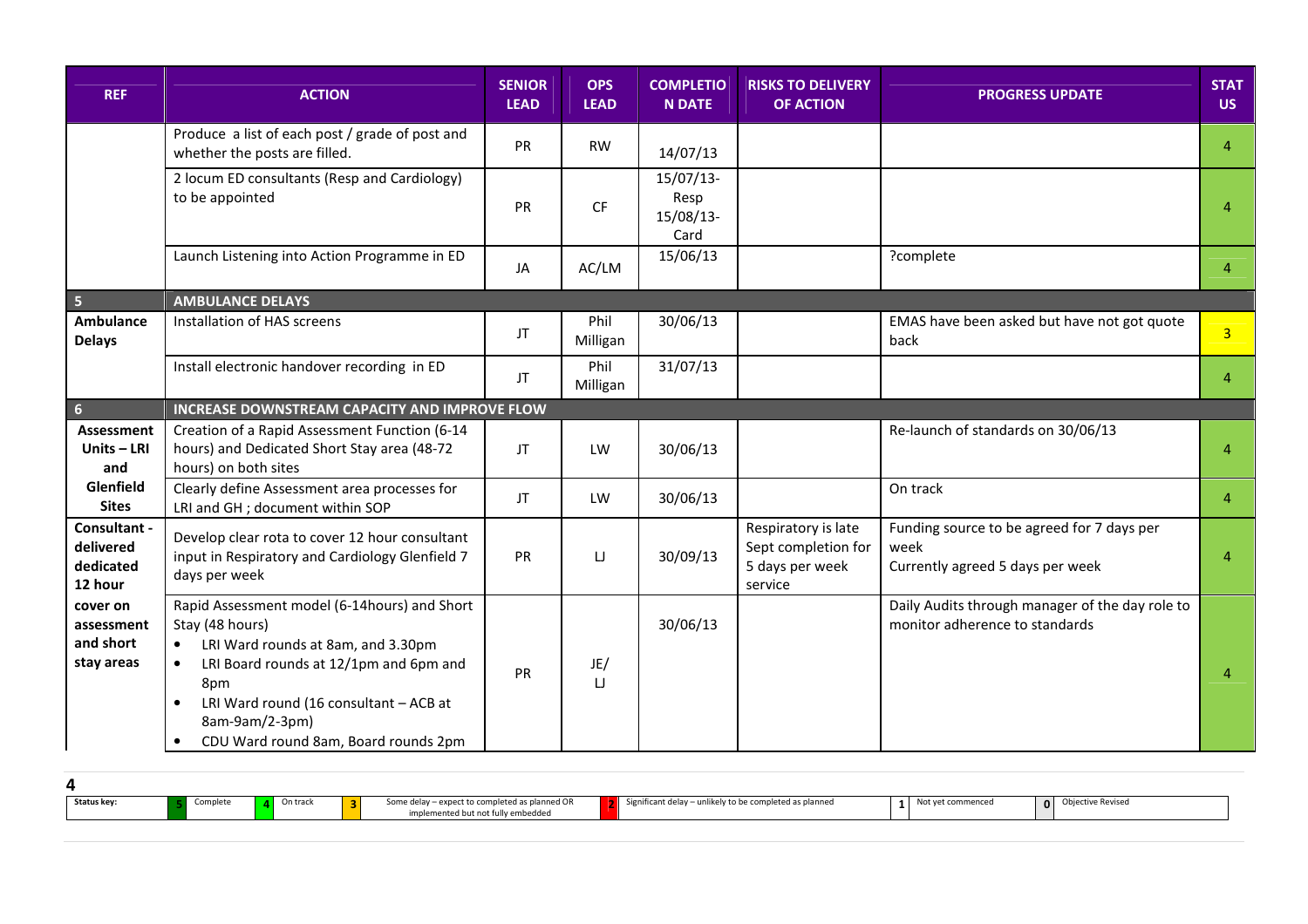| <b>REF</b>                              | <b>ACTION</b>                                                                                                                                                   | <b>SENIOR</b><br><b>LEAD</b> | <b>OPS</b><br><b>LEAD</b> | <b>COMPLETIO</b><br><b>N DATE</b> | <b>RISKS TO DELIVERY</b><br><b>OF ACTION</b> | <b>PROGRESS UPDATE</b>                                                                                                                                                                                                                                                                                                                                                            | <b>STAT</b><br><b>US</b> |
|-----------------------------------------|-----------------------------------------------------------------------------------------------------------------------------------------------------------------|------------------------------|---------------------------|-----------------------------------|----------------------------------------------|-----------------------------------------------------------------------------------------------------------------------------------------------------------------------------------------------------------------------------------------------------------------------------------------------------------------------------------------------------------------------------------|--------------------------|
|                                         | and 5pm                                                                                                                                                         |                              |                           |                                   |                                              |                                                                                                                                                                                                                                                                                                                                                                                   |                          |
|                                         | Senior review within 30 minutes of admission                                                                                                                    | PR                           | JE/LJ                     | 30/06/13                          |                                              |                                                                                                                                                                                                                                                                                                                                                                                   | $\overline{4}$           |
| <b>Frailty Units</b><br>and             | Dedicated Acute Frailty unit for patients<br>meeting defined frailty markers                                                                                    | PR                           | CF/SC                     | 30/06/13                          |                                              | Go live date for new model is w/c 1st July. LL<br>and JE to agree nursing model by 19th June.<br>Needs ACB moving. Confirmed date for moving<br>needs confirming as soon as possible to<br>communicate out to staff.<br>Junior doctor cover on EFU remains a problem.<br>CF to to see if they can be brought back to<br>EDU. Additional doctors would be needed to<br>cover 24/7. | $\overline{4}$           |
| Integration<br>with the                 | Ambulatory Frailty patients to be managed with<br>clear criteria and MDT input in EDU                                                                           | JT.                          | CF/SC                     | 30/06/13                          |                                              |                                                                                                                                                                                                                                                                                                                                                                                   | $\overline{4}$           |
| <b>Assessment</b><br><b>Units</b>       | Clear mechanisms for geriatric and MDT In<br>Reach into assessment unit on both sites where<br>required based on frailty markers                                | JT.                          | CF/SC                     | 30/06/13                          |                                              | Clear model to be defined in detail                                                                                                                                                                                                                                                                                                                                               | 4                        |
| <b>Diagnostic</b><br>Response           | Provide visible performance data                                                                                                                                | JT.                          | MH                        | 30/06/13                          |                                              |                                                                                                                                                                                                                                                                                                                                                                                   | $\overline{4}$           |
| to<br><b>Assessment</b><br><b>Units</b> | Turnaround time for urgent CT tests at the<br>Glenfield site to be monitored                                                                                    | JT.                          | MH                        | 14/06/13                          |                                              | Information on performance presented at<br>meeting by MH. To be circulated afterwards. To<br>continue and in future to include ED and AMU.                                                                                                                                                                                                                                        | $\overline{4}$           |
| Ambulatory<br>Care<br>Pathways          | Acute Neurology ambulatory care services are<br>documented, staffed and housed in the<br>fracture clinic - First fits and acute headache                        |                              | H<br>O'Connel             | 01/07/13                          |                                              | Will start as 2 days per week pilot                                                                                                                                                                                                                                                                                                                                               | $\overline{4}$           |
|                                         | Acute Medical clinic and CDU green chaired<br>area available for direct referral from ED 7 days<br>per week with acute physician/respiratory<br>physician cover | PR                           | <b>CF</b>                 | 30/06/13                          |                                              | Re-launch standards 30/06/13                                                                                                                                                                                                                                                                                                                                                      | $\overline{4}$           |
| Ward<br><b>Rounds in</b><br>Acute       | Implemented 7/7 consultant reviews and daily<br><b>MDT</b> in Stroke                                                                                            | PR                           | TP/M.<br>Fotherby         | 01/07/13                          |                                              | On track                                                                                                                                                                                                                                                                                                                                                                          | 4                        |

| Status key:<br>Some delay - expect to completed as planned OR<br>Significant delay - unlikely to be completed as planned<br>On track<br>Objective Revised<br>vet commenced<br>.omplete<br>0 |  |  |                               |  |  |  |
|---------------------------------------------------------------------------------------------------------------------------------------------------------------------------------------------|--|--|-------------------------------|--|--|--|
|                                                                                                                                                                                             |  |  | nented but not fully embedded |  |  |  |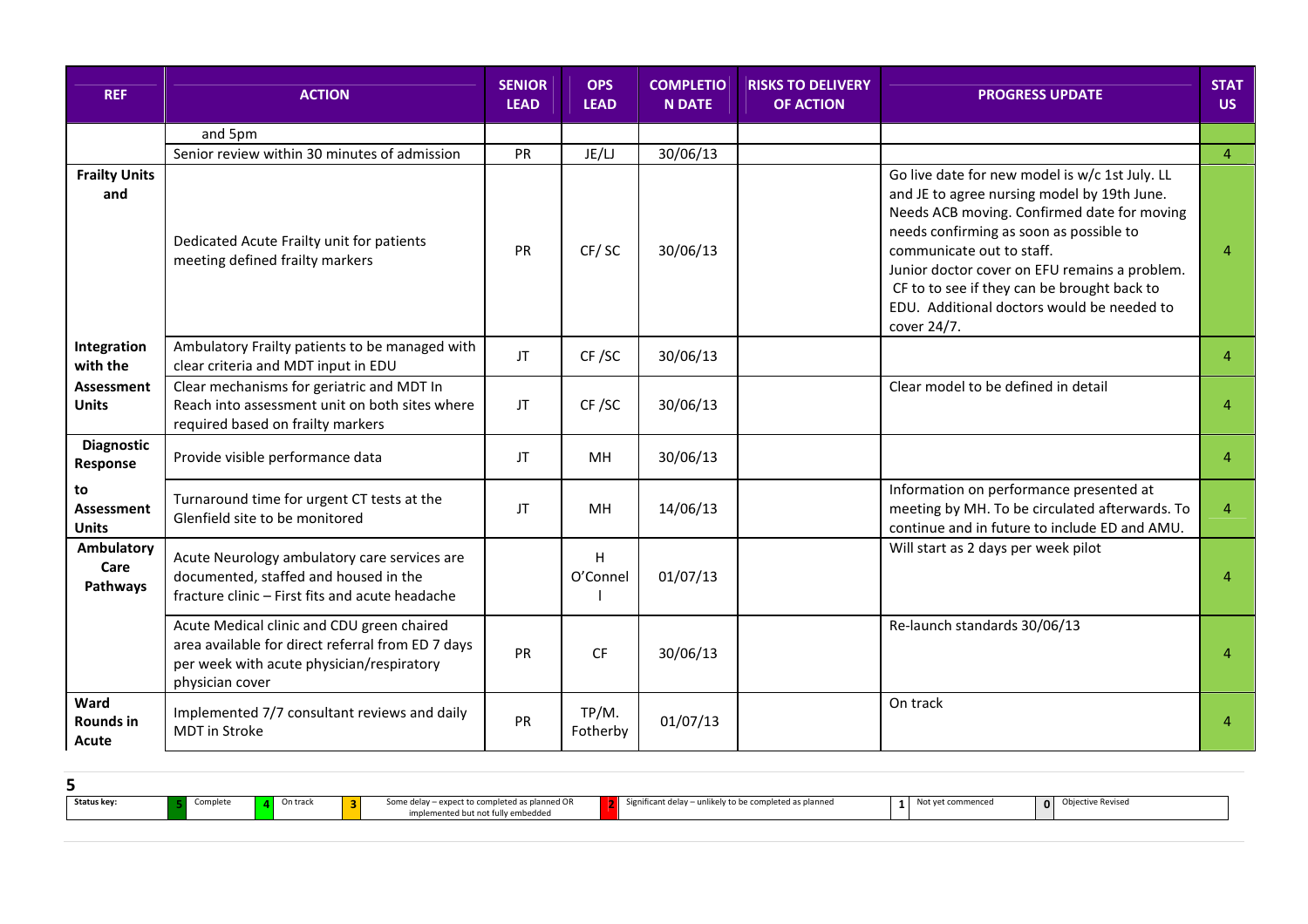| <b>REF</b>                              | <b>ACTION</b>                                                                                                                                            | <b>SENIOR</b><br><b>LEAD</b> | <b>OPS</b><br><b>LEAD</b>  | <b>COMPLETIO</b><br><b>N DATE</b> | <b>RISKS TO DELIVERY</b><br><b>OF ACTION</b> | <b>PROGRESS UPDATE</b>                                                                        | <b>STAT</b><br>US. |
|-----------------------------------------|----------------------------------------------------------------------------------------------------------------------------------------------------------|------------------------------|----------------------------|-----------------------------------|----------------------------------------------|-----------------------------------------------------------------------------------------------|--------------------|
| <b>Division</b>                         | Minimum standards implemented in Geriatrics                                                                                                              | PR                           | TP/SC                      | 07/06/13                          |                                              | On track<br>52 week cover is still outstanding                                                | $\overline{3}$     |
| and In<br>Reach                         | Minimum standards implemented in<br>Respiratory                                                                                                          | PR                           | NM/JB                      | 03/06/13                          |                                              | On track<br>52 week cover is still outstanding                                                | $\overline{3}$     |
|                                         | Minimum standards implemented in Diabetes                                                                                                                | PR                           | TP/R<br>Gregory            | 01/07/13                          |                                              | Plans in development<br>Meeting next week to agree job plans and<br>cover for additional beds | 4                  |
|                                         | Minimum standards implemented in Cardiology                                                                                                              | PR                           | NM/J<br>Kovac              | 04/08/13                          |                                              | Plan still to be devised by Cardiology                                                        | 3 <sup>1</sup>     |
|                                         | Minimum standards implemented in Renal, ID<br>and Neurology                                                                                              | PR                           | TP/Head<br>s of<br>Service | 01/07/13                          |                                              | Plans in development                                                                          | $\overline{4}$     |
|                                         | Implementation across Acute Division stretch<br>target - 5 day consultant delivered ward<br>rounds (Monday to Friday) with weekend cover<br>arrangements | PR                           | <b>TP</b>                  | 04/11/13                          |                                              | Plans to be developed                                                                         |                    |
| Corporate<br>Capacity                   |                                                                                                                                                          |                              |                            |                                   |                                              |                                                                                               | $5 -$              |
| Managemen<br>t and<br><b>Escalation</b> |                                                                                                                                                          |                              |                            |                                   |                                              |                                                                                               | 5 <sup>1</sup>     |
|                                         |                                                                                                                                                          |                              |                            |                                   |                                              |                                                                                               | 5 <sub>1</sub>     |
|                                         | Design revised Trust wide escalation processes<br>and roles/responsibilities action cards (for<br>when demand exceeds predicted capacity)                | JT                           | PW                         | 14/06/13                          |                                              | On track                                                                                      | $\overline{4}$     |
|                                         | Implement necessary e-bed state changes to<br>support new plan/process to provide real time<br>bed state information                                     | JT                           | <b>PW</b>                  | 24/06/13                          | <b>IT Support</b>                            | On track                                                                                      | $\overline{4}$     |
|                                         | Design and implement new dashboard on<br><b>INsite</b>                                                                                                   | JT                           | PW                         | 24/06/13                          | <b>IT Support</b>                            | Design confirmed, onto roll out phase                                                         | $\overline{4}$     |

| Status key: | Complete | On track | Some delay - expect to completed as planned OR<br>implemented but not fully embedded | Significant delay – unlikely to be completed as planned | Not yet commenced | <b>Objective Revised</b> |
|-------------|----------|----------|--------------------------------------------------------------------------------------|---------------------------------------------------------|-------------------|--------------------------|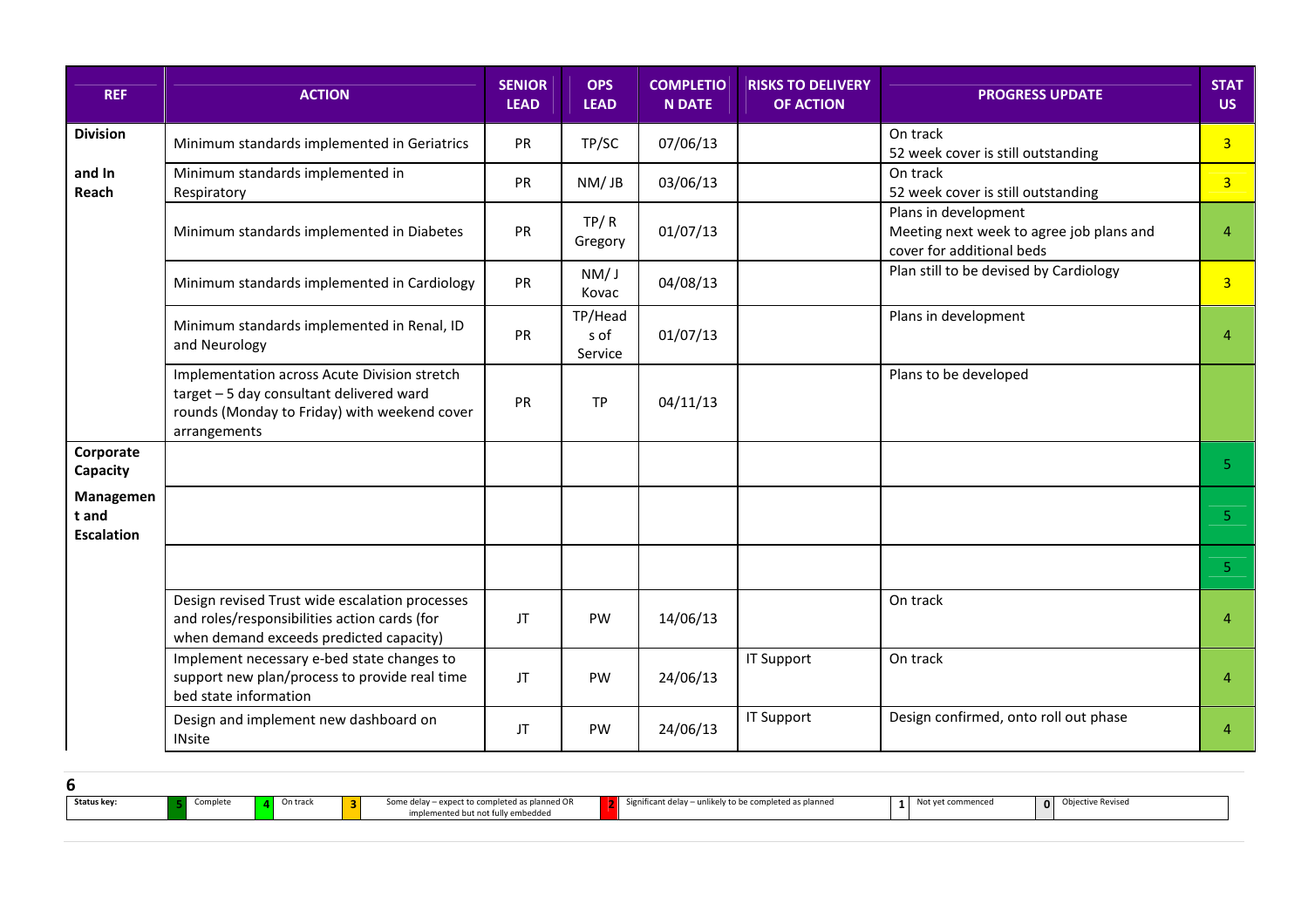| <b>REF</b>                   | <b>ACTION</b>                                                                                                                               | <b>SENIOR</b><br><b>LEAD</b> | <b>OPS</b><br><b>LEAD</b> | <b>COMPLETIO</b><br><b>N DATE</b> | <b>RISKS TO DELIVERY</b><br><b>OF ACTION</b> | <b>PROGRESS UPDATE</b>                                                                            | <b>STAT</b><br>US. |
|------------------------------|---------------------------------------------------------------------------------------------------------------------------------------------|------------------------------|---------------------------|-----------------------------------|----------------------------------------------|---------------------------------------------------------------------------------------------------|--------------------|
|                              | Full rollout of Escalation Plan                                                                                                             | JT                           | <b>PW</b>                 | 01/07/13                          |                                              |                                                                                                   | $\overline{4}$     |
| <b>Increase</b><br>Capacity  |                                                                                                                                             |                              |                           |                                   |                                              |                                                                                                   |                    |
|                              | Investigate Modular build at GGH to<br>accommodate surgical specialities                                                                    | PW                           | RG/NT                     | 06/06/13                          |                                              | Already being managed as part of Vascular<br>Project Team.<br>PW to link to vascular surgery move | $\overline{4}$     |
|                              | Increase ICS rehabilitation capacity                                                                                                        | JA                           | <b>CCGs</b>               | TBC by LPT                        |                                              | Work in progress via CCGs/LPT.                                                                    | $\overline{4}$     |
| <b>Medical</b><br><b>HDU</b> | PR to bring up the issue of HDU commissioning<br>at the CPM next week                                                                       | <b>PR</b>                    | PR                        | 21/06/13                          |                                              |                                                                                                   |                    |
| <b>ED STaffing</b>           | RW to provide an overview of what staffing is<br>needed and what is in place                                                                | <b>RW</b>                    | <b>CF</b>                 | 12/7/13                           |                                              |                                                                                                   | -1                 |
|                              | Nursing premia relates to the person not the<br>band so career progression of staff will mean<br>that they keep their premia.               | LL                           |                           |                                   |                                              |                                                                                                   |                    |
| <b>ED Flow</b>               | TC and PW to work on a set of indicators from<br>ED and imaging, set by the service, that would<br>indicate any slowing down of the system. | <b>TC</b>                    | PW                        | <b>TBC</b>                        |                                              | Tim Coats presented a paper on flow in ED.                                                        |                    |

| Status key:<br>hikely to be completed as planned<br>- expect to completed as planned OR<br><b>COLL</b><br>ective Revised<br>Significant delay – unli<br>')n trac.<br>ημιστε,<br>$\sim$ |  |  |                               |  |  |  |
|----------------------------------------------------------------------------------------------------------------------------------------------------------------------------------------|--|--|-------------------------------|--|--|--|
|                                                                                                                                                                                        |  |  | mented but not fully embedded |  |  |  |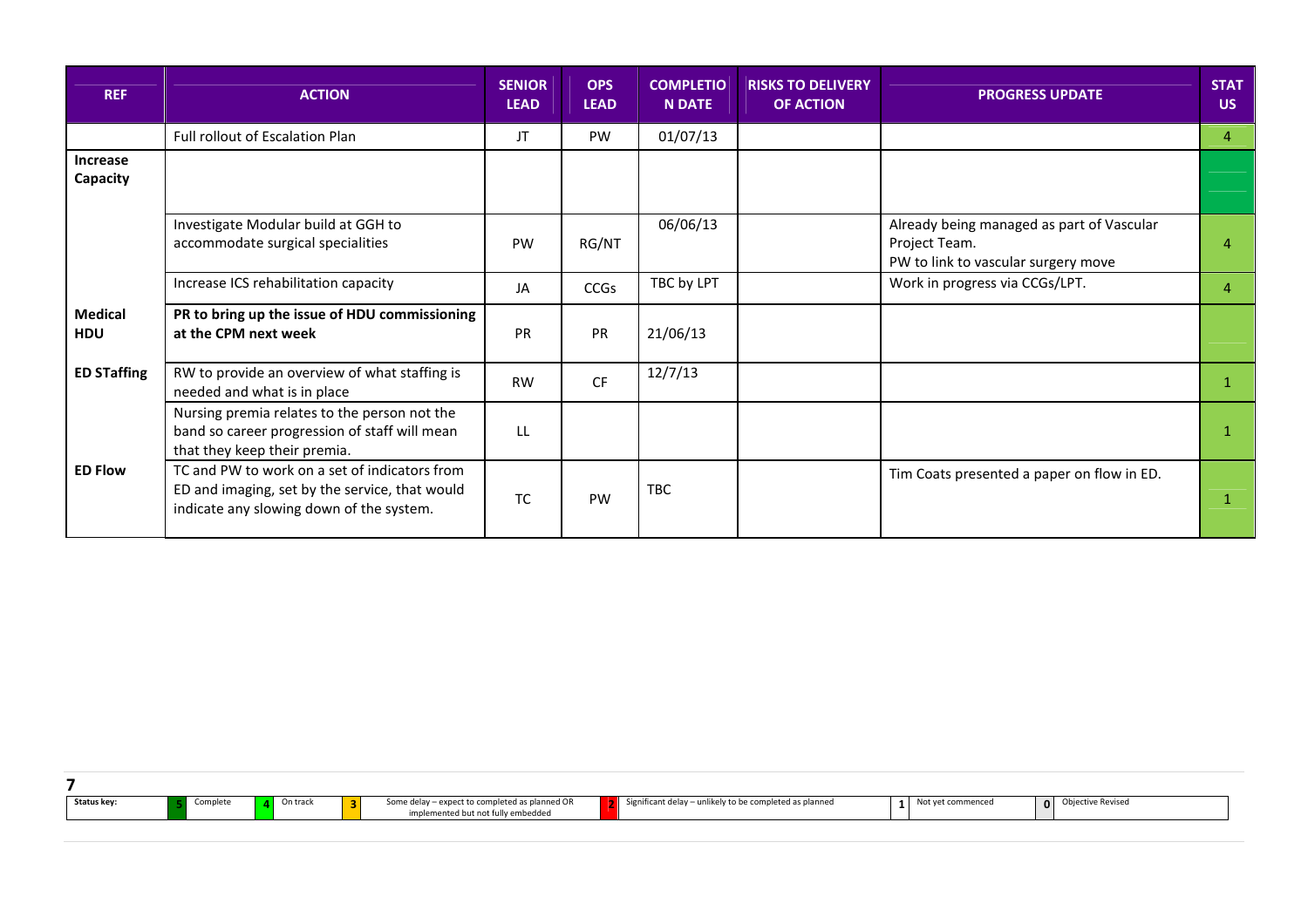#### Short Actions to be completed

| Resp      | Action                                                                                        | Date to be           | Date      | Completed |
|-----------|-----------------------------------------------------------------------------------------------|----------------------|-----------|-----------|
|           |                                                                                               | completed            | completed |           |
| PW        | John Roberts to do a running graph of admitted and non-admitted patients                      | $7th$ June           |           |           |
| PW        | John Roberts to circulate KPI report to ECAT members.                                         | 7 <sup>th</sup> June |           |           |
| CF/TW     | To have conversation re. changing "majors" sections into actions based on KPIs.               | 14th June            |           |           |
| JT        | To send out the name of the person who was the GP / ED consultant who acted as the controller | $7th$ June           |           |           |
| <b>BT</b> | Feedback to GPs on end of Life patients presenting inappropriately to ED                      | $7th$ June           |           |           |
| MH        | Chase up ED Therapies issue                                                                   | 7th June             |           |           |

#### Key to initials of leads

| <b>BT</b> | <b>Ben Teasdale</b>  | <b>SM</b> | Sue Mason               | SC        | Simon Conroy |
|-----------|----------------------|-----------|-------------------------|-----------|--------------|
| <b>CF</b> | Catherine Free       | ТP        | <b>Tim Petterson</b>    | КT        | Kerry Tebbut |
| JA        | John Adler           | ΝT        | Nicky Topham            | <b>NM</b> | Nick Moore   |
| JB        | Jon Bennet           | ES.       | Emma Stevens            | CL        | Cathy Lea    |
| JE        | Jane Edyvean         | AC        | Andy Coser              |           |              |
| JT        | Jez Tozer            | тс        | <b>Tim Coats</b>        |           |              |
| KH        | <b>Kevin Harris</b>  | JM        | John Mortimer           |           |              |
| LL        | Lisa lane            | KM.       | Kerry Morgan            |           |              |
| MF        | Miriam Farr          | JBu       | Julie Burdett           |           |              |
| MH        | <b>Monica Harris</b> | EL.       | <b>Emily Laithwaite</b> |           |              |
| <b>PR</b> | Pete Rabey           | LW        | Lee Walker              |           |              |
| PW        | Phil Walmsley        | IJ        | Lisa Jeffs              |           |              |

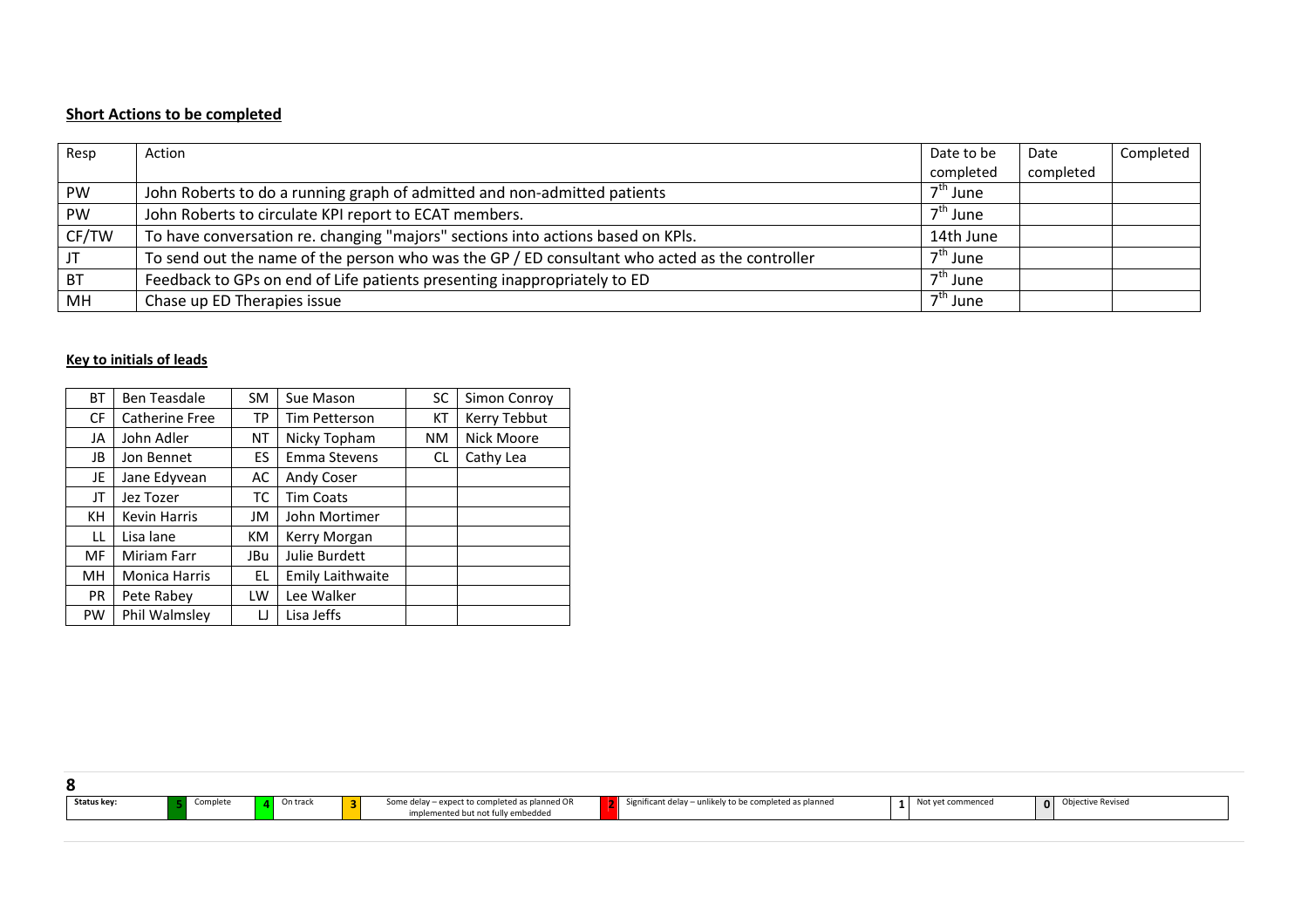| $\overline{7}$                                                                                   | <b>COMPLETED ACTIONS</b>                                                                                                                                      |                   |          |               |          |                                                                 |                |                |
|--------------------------------------------------------------------------------------------------|---------------------------------------------------------------------------------------------------------------------------------------------------------------|-------------------|----------|---------------|----------|-----------------------------------------------------------------|----------------|----------------|
| $\overline{2}$                                                                                   | New Pathways developed and operational                                                                                                                        |                   | JT       | MW/BT         | 31/03/13 | Complete                                                        |                | $5 -$          |
| $\overline{\mathbf{3}}$                                                                          | Handover from ED doctor to Assessment Units<br>Floor coordinator to facilitate safe clinical<br>handover of all patients                                      |                   | JT       | JBu           | 31/03/13 | Revised role with support from bed<br>coordinators working well |                | 5 <sup>1</sup> |
| $\overline{4}$                                                                                   | Budgets signed off for additional resources                                                                                                                   |                   | JT       | CF/JE         | 31/5/13  | In progress                                                     |                | 5 <sub>1</sub> |
| 4                                                                                                | Rotas implemented for the ED/EDU                                                                                                                              |                   | JT       | <b>BT</b>     | 31/03/13 | Extensive recruitment plan                                      |                | 5 <sup>1</sup> |
| 4                                                                                                | Launch Listening into Action within ED                                                                                                                        |                   | JA       | SM/<br>ES     | 01/06/13 | LiA launched 1 June.                                            |                | 5 <sub>1</sub> |
| $\sqrt{6}$                                                                                       | Radiology pathways and ICE systems in place                                                                                                                   |                   | JT       | CL            | 30/04/13 | Pathways in place                                               |                | 5 <sub>1</sub> |
| 6                                                                                                | Pathology pathways and ICE systems in place                                                                                                                   |                   | JT       | JM/BT         | 30/04/13 | Pathways in place                                               |                | 5 <sup>1</sup> |
| $\boldsymbol{6}$                                                                                 | Develop demand and capacity predictor tool                                                                                                                    |                   | JT       | PW            | 29/05/13 | On track                                                        |                | 5 <sup>2</sup> |
| 6                                                                                                | Redefine roles and responsibilities of bed<br>coordinators and those staff involved in capacity<br>management                                                 | JT                | PW       | 17/05/13      | Complete |                                                                 | 5 <sup>1</sup> |                |
| 6                                                                                                | Existing Ambulatory care services moved to the<br>fracture clinic located near ED (TIA and DVT)                                                               |                   | JT       | H<br>O'Connel | 31/03/13 | Complete                                                        |                | 5 <sup>1</sup> |
| 6                                                                                                | Frail friendly ED plan defined and implemented                                                                                                                |                   | JT       | <b>EL</b>     | 06/06/13 | Plan documented                                                 |                | $5 -$          |
| 6                                                                                                | SLAs have been developed for pathology and<br>imaging outlining request and order<br>expectations, urgency criteria and expected<br>turnaround times and KPIs |                   | JT       | CL            | 18/02/13 | Complete                                                        |                | 5 <sup>1</sup> |
| 6                                                                                                | A clear rota is developed to cover 12 hour<br>acute/general physical (LRI) consultant input 7<br>days per week                                                |                   | PR       | LW            | 06/0/13  | Complete                                                        |                | 5 <sup>1</sup> |
| 6                                                                                                | Physical space to manage up to 20 ambulance<br>arrivals per hour                                                                                              |                   |          | <b>BT</b>     | 30/05/13 | Complete                                                        |                | 5 <sup>1</sup> |
| Directory of services written and publicised<br>PR                                               |                                                                                                                                                               | Helen<br>O'Connel | 31/07/13 |               |          | 5 <sup>1</sup>                                                  |                |                |
| Gastroenterology In Reach into Assessment<br>PR<br>Units - Monday to Friday consultant delivered |                                                                                                                                                               | A Grant           | 17/06/13 |               |          | 5.                                                              |                |                |

- 9
- Status key: 5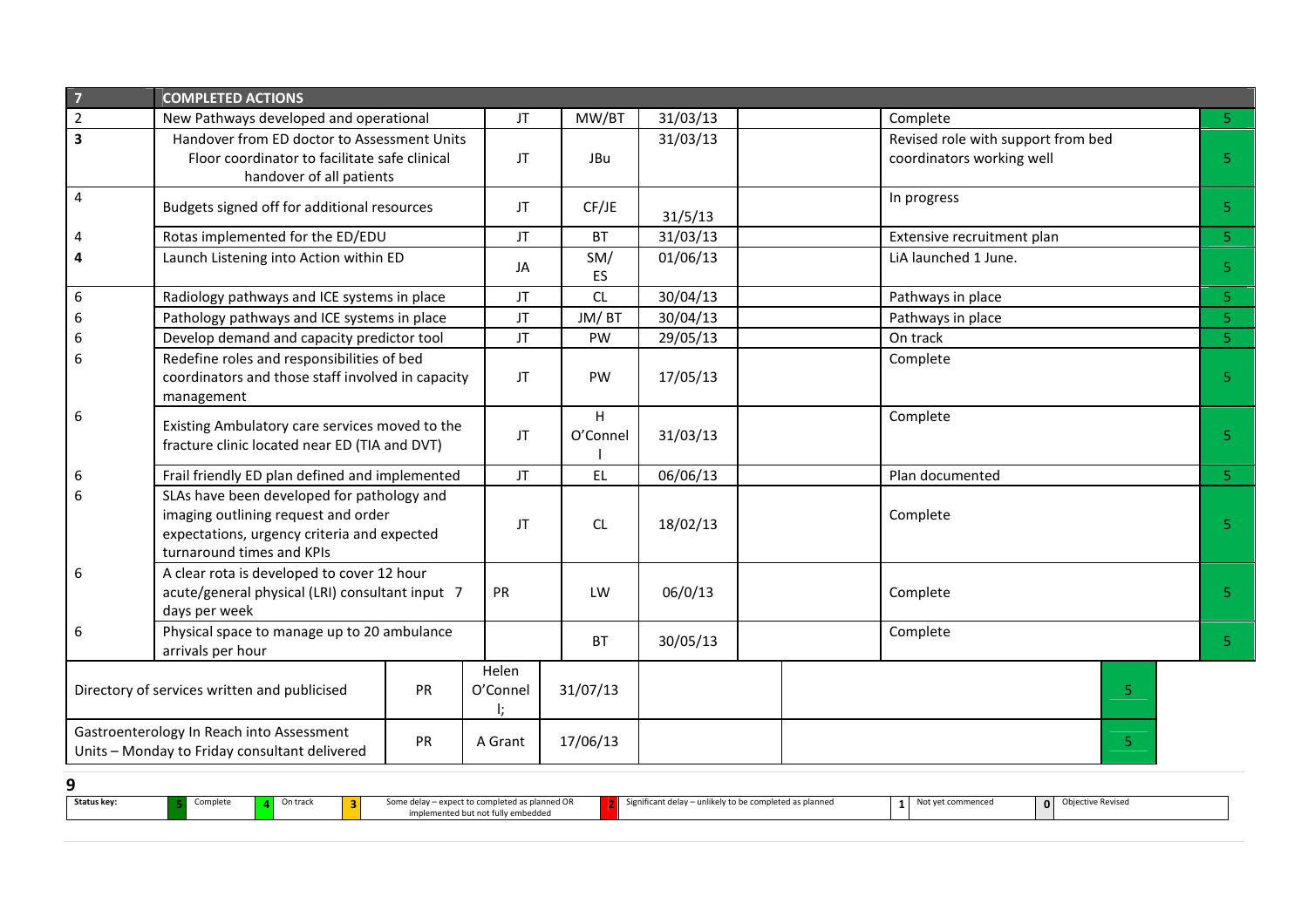| Standardised ward round documentation,<br>including EDD and reasons why EDD not met.                | <b>PR</b> | R<br>Denton-<br>Beaumo<br>nt | 03/06/13 |  | On track for respiratory and geriatrics                                             |  |
|-----------------------------------------------------------------------------------------------------|-----------|------------------------------|----------|--|-------------------------------------------------------------------------------------|--|
| SOP complete for new bed meeting function,<br>agenda, times, frequency and membership               | JT        | <b>PW</b>                    | 04/06/13 |  | On track                                                                            |  |
| Implement new capacity management<br>processes including new meeting times, agenda<br>and attendees | JT        | PW                           | 04/06/13 |  | On track                                                                            |  |
| Review SMOC roles and responsibilities to be<br>by a Duty Manager                                   | JT        | PW                           | 04/06/13 |  | On track                                                                            |  |
| Haematology ward to be renovated without<br>removing acute medicine from ward 19                    | JT        | <b>SM</b>                    | 08/06/13 |  | Ward 1 and 2 to accommodate 17 additional<br>patients and Odames to move early June |  |
|                                                                                                     |           |                              |          |  |                                                                                     |  |

| 10                      |          |                                                                                      |                                                           |                   |                          |
|-------------------------|----------|--------------------------------------------------------------------------------------|-----------------------------------------------------------|-------------------|--------------------------|
| Status key:<br>Complete | On track | Some delay - expect to completed as planned OR<br>implemented but not fully embedded | Significant delay $-$ unlikely to be completed as planned | Not yet commenced | <b>Objective Revised</b> |